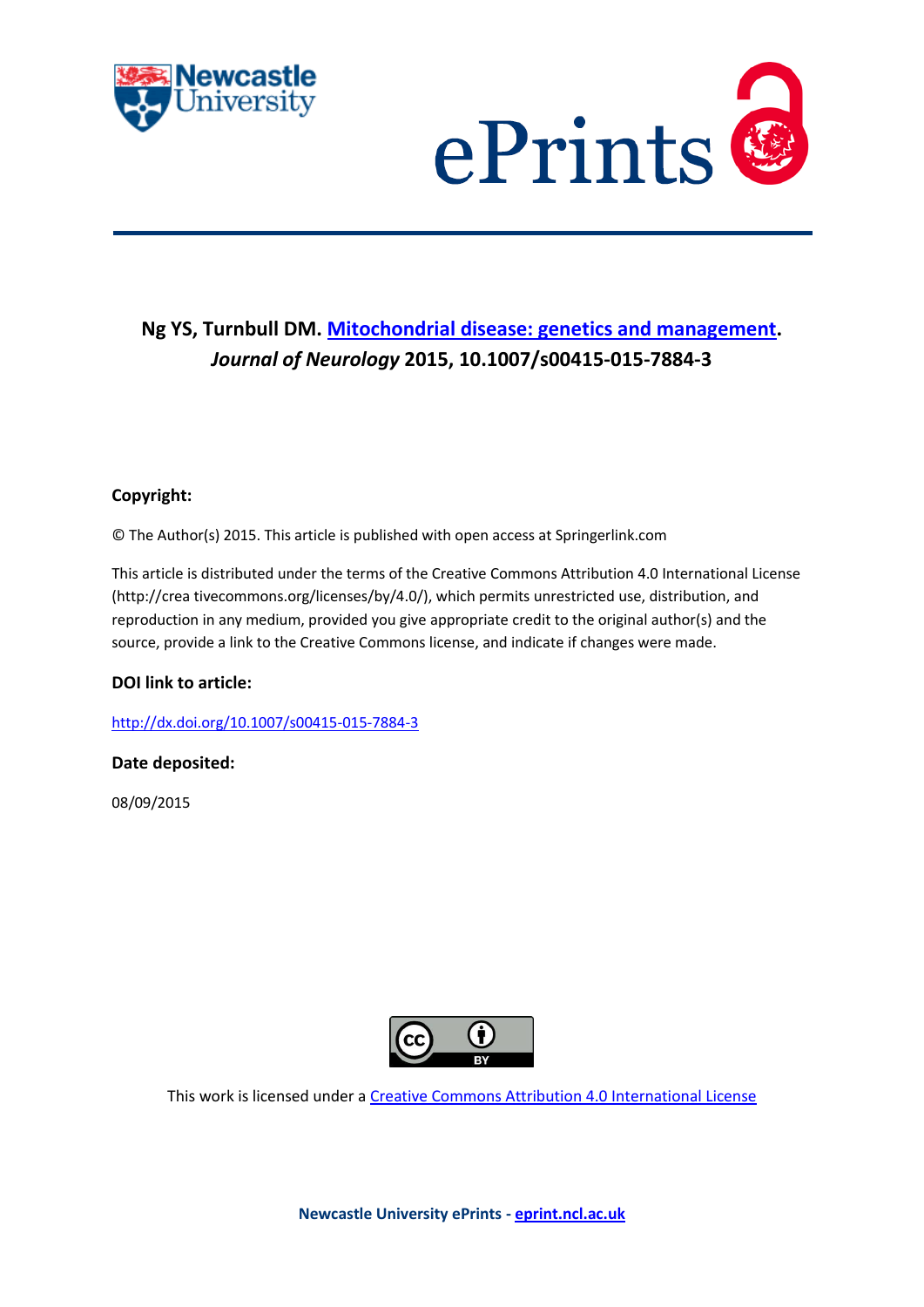NEUROLOGICAL UPDATE



# Mitochondrial disease: genetics and management

Yi Shiau  $Ng^1 \cdot$  Doug M. Turnbull<sup>1</sup>

Received: 25 June 2015 / Revised: 18 August 2015 / Accepted: 18 August 2015 © The Author(s) 2015. This article is published with open access at Springerlink.com

Abstract Mitochondrial disease is one of the most common groups of genetic diseases with a minimum prevalence of greater than 1 in 5000 in adults. Whilst multi-system involvement is often evident, neurological manifestation is the principal presentation in most cases. The multiple clinical phenotypes and the involvement of both the mitochondrial and nuclear genome make mitochondrial disease particularly challenging for the clinician. In this review article we cover mitochondrial genetics and common neurological presentations associated with adult mitochondrial disease. In addition, specific and supportive treatments are discussed.

Keywords Mitochondrial disease - Mitochondrial DNA (mtDNA) - Nuclear genes - Acute and chronic neurological presentations - Treatment

## Introduction

Mitochondrial disease is a collective term that encompasses the genetically and clinically heterogeneous group of diseases due to defects in mitochondrial oxidative phosphorylation. It is one of the most common groups of genetic disease and can be caused by mutation in either mitochondrial DNA or nuclear genes that directly or indirectly interfere with the mitochondrial respiratory chain function. To date, mitochondrial proteomics analysis reveals that in addition to the 13 proteins encoded by the mitochondrial genome, around 1500 proteins [\[50](#page-11-0)] are linked to various mitochondrial functions and so far more than 200 genes have been implicated in the development of human disease [\[40](#page-11-0)].

A number of syndromes have been described in mitochondrial disease but often patients present with non-syndromic presentation of which nervous system is most commonly affected [\[49](#page-11-0)]. In addition to the diagnostic challenge, clinicians also encounter difficulty in the management of mitochondrial disease due to lacking of effective disease-modifying therapy and, until recently, best practice guidelines on various complications associated with the disease [\[59](#page-12-0)].

In this review article, we discuss the genetics and epidemiology of mitochondrial disease, neurological presentations and their management, genetic counselling and reproductive options for patients.

# Mitochondrial genetics

Mitochondria are cellular organelles found in all nucleated human cells. A crucial function of mitochondria is to generate energy in the form of ATP (adenosine triphosphate) via oxidative phosphorylation using predominantly carbohydrates and fatty acids as fuel. The oxidative phosphorylation system (OXPHOS) is located in the inner membrane and it consists of five multimeric protein complexes: complex I-IV form the respiratory chain and complex V (ATP synthase). In addition, there are two mobile electron carriers (co-enzyme Q10 and cytochrome c).

Mitochondria are under dual genetic control of the mitochondrial and nuclear genomes. The mitochondrial genome consists of multiple copies of 16,569 bp, double

 $\boxtimes$  Doug M. Turnbull doug.turnbull@ncl.ac.uk

<sup>&</sup>lt;sup>1</sup> Wellcome Trust Centre for Mitochondrial Research, Institute of Neuroscience, The Medical School, Newcastle University, Framlington Place, Newcastle upon Tyne NE2 4HH, UK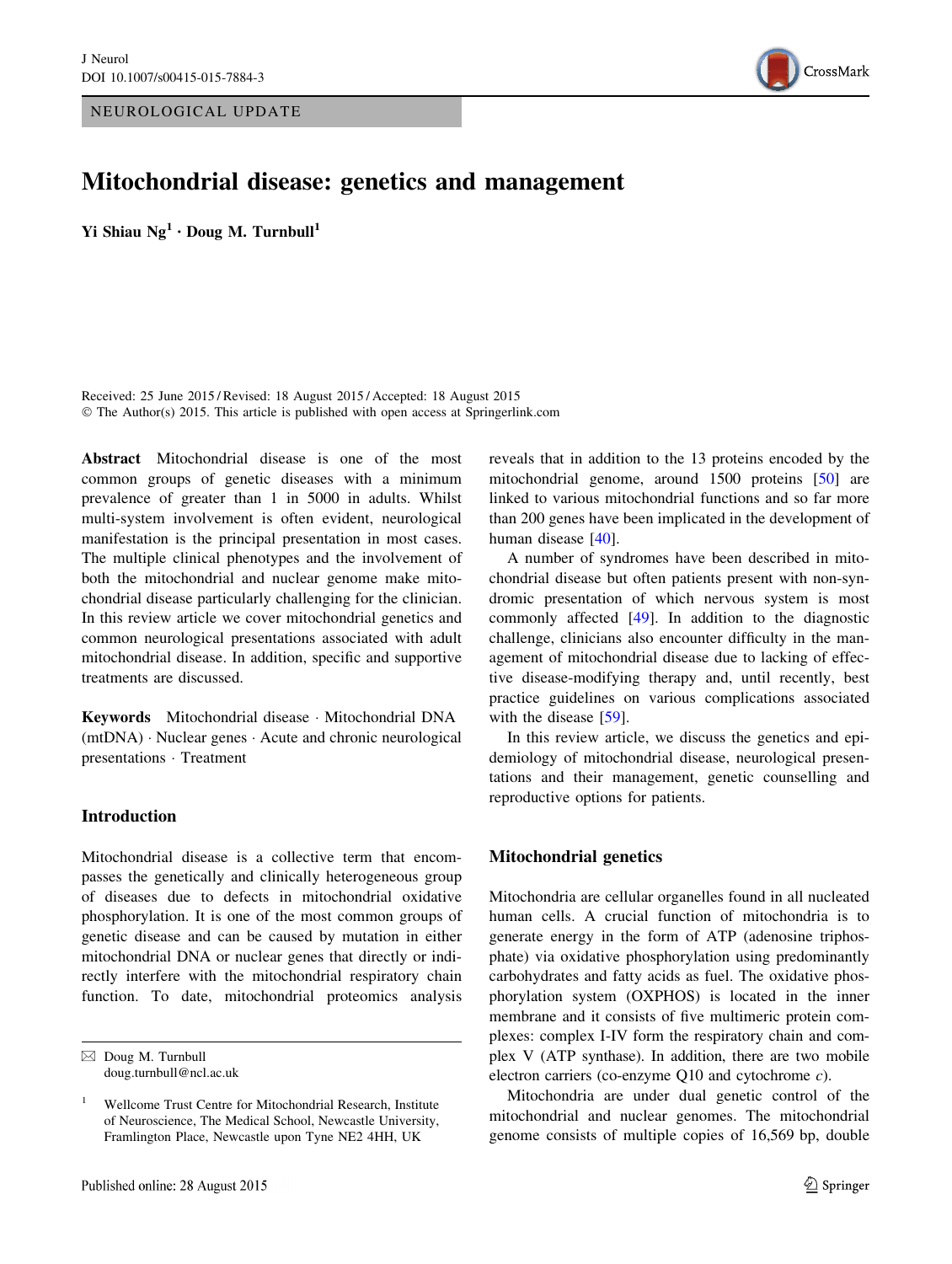stranded mitochondrial DNA (mtDNA) molecules and located adjacent to the OXPHOS system in the matrix. Only thirty-seven genes (22 transfer RNAs, 2 ribosomal RNAs and 13 polypeptides that form structural subunits of OXPHOS system) [[86\]](#page-12-0) are encoded by mtDNA. The remaining mitochondrial proteins, including the majority of respiratory chain subunits (79 out of 92), assembly factors of the respiratory chain, those involved in maintenance and expression of mtDNA, mtDNA transcription and translation, and control the mitochondrial dynamics are nuclear encoded [[16\]](#page-10-0), synthesised in the cytosol and imported to the mitochondria [[51\]](#page-11-0).

There are several unique properties associated with the mitochondrial genome that are important in understanding the primary mitochondrial DNA disease: (1) there are multiple copies (up to thousands) of mtDNA in each cell; (2) mtDNA is maternally inherited; (3) the phenomenon of homoplasmy and heteroplasmy. Homoplasmy implies all mtDNA are identical which could be all wild type or mutated. Heteroplasmy is a mixture of mutated and wild type mtDNA. In the presence of heteroplasmy there is a threshold effect and clinical expression can vary between different tissues and mtDNA mutations. In women with heteroplasmic mtDNA mutations there is a bottleneck in the female germline which means that the transmission of heteroplasmy level from mother to offspring is often random and unpredictable. This explains the heterogeneity in heteroplasmy level, clinical phenotype and severity frequently observed within the same pedigree.

Multiple mtDNA deletions and mtDNA depletion (reduced copy number of mtDNA) are secondary changes in mtDNA due to mutations in the mtDNA replication and/or maintenance genes such as POLG, PEO1, ANT1, DGUOK, TYMP [[72\]](#page-12-0). Mitochondrial depletion syndrome is associated with infantile/early childhood onset, multi-system disease with fatal outcome and multiple deletions generally result in later onset (child- or adulthood) and milder disease burden.

The emergence of next generation sequencing is leading to rapid discovery of new nuclear genes linked to mitochondrial disease and the classification of nuclear gene related mitochondrial disease is summarised in Table [1](#page-3-0). There is also increased recognition of mitochondrial dysfunction and genetic mutation in various other genetic neurological disorders, for examples SPG7 gene in hereditary spastic paraplegia [\[58](#page-12-0)] and ataxia [[61\]](#page-12-0) and GDAP1 gene in Charcot-Marie-Tooth disease type 4A [\[56](#page-11-0), [96\]](#page-13-0).

The inheritance pattern of mitochondrial disease is dependent on the genetic mutations. Point mutations in the primary mitochondrial DNA such as  $m.3243A$  $>$ G, three common LHON mutations, m.8344A $>$ G, m.8993T $>$ G/C, m.1555A>G and others are maternally inherited but sporadic mutations exist [[53\]](#page-11-0). Single, large deletions in mtDNA are a common cause mitochondrial disease and they occur sporadically with rare exceptions [\[15](#page-10-0)]. The inheritance patterns of mutations in nuclear genes causing mitochondrial disease include autosomal recessive, dominant or X-linked. Both recessive and dominant forms exist in several mtDNA maintenance genes, for examples POLG, PEO1 and RRM2B genes.

# Epidemiology of mitochondrial disease

The overall prevalence of mitochondrial disease is comparable to other neurogenetic diseases such as Charcot-Marie-Tooth (CMT) disease, myotonic dystrophy and muscular dystrophy. The prevalence of adult mitochondrial disease, both affected patients and those at risk, has recently been reported to be approximately 1 in 4300 in North East England [\[28](#page-10-0)]. Primary mutations in the mtDNA are more prevalent in the adult patients compared to mutations in the nuclear genes, and vice versa in the paediatric population where there is a much higher incidence of autosomal recessive disease particularly in consanguineous families. Although several hundreds of mutations have been reported in mtDNA since 1988, a handful of mutations are far more common than the others, for examples  $m.1555A$  $\geq$ G (associated with aminoglycoside induced deafness), m.3243A $>$ G (associated with MELAS syndrome and MIDD), m.3460G $>$ A and m.11778A $>$ G (associated with LHON), have an estimated prevalence of 0.19, 0.14, 0.11 and 0.11 %, respectively, in the population [\[11](#page-10-0), [21\]](#page-10-0). However, individuals with these common mutations may remain clinically asymptomatic throughout their life if not exposed to relevant toxin or if they have a low mutation load.

# Clinical diagnosis

Mitochondria are ubiquitous and therefore mitochondrial disease can affect any organ, although organs with high energy demand such as brain, skeletal muscle and heart, are more commonly affected than the others. The clinical features are heterogeneous and often can mimic many neurological or other systemic diseases. Multi-system involvement is often evident with detailed clinical examination and investigations in most cases although there are exceptions such as Leber hereditary optic neuropathy (LHON). Paediatric onset disease is associated with more severe multi-systemic involvement, relentless progression and poorer prognosis, however, there are rare exceptions such as reversible respiratory chain deficiency caused by the m.14674T $>$ C mutation [\[33](#page-11-0)].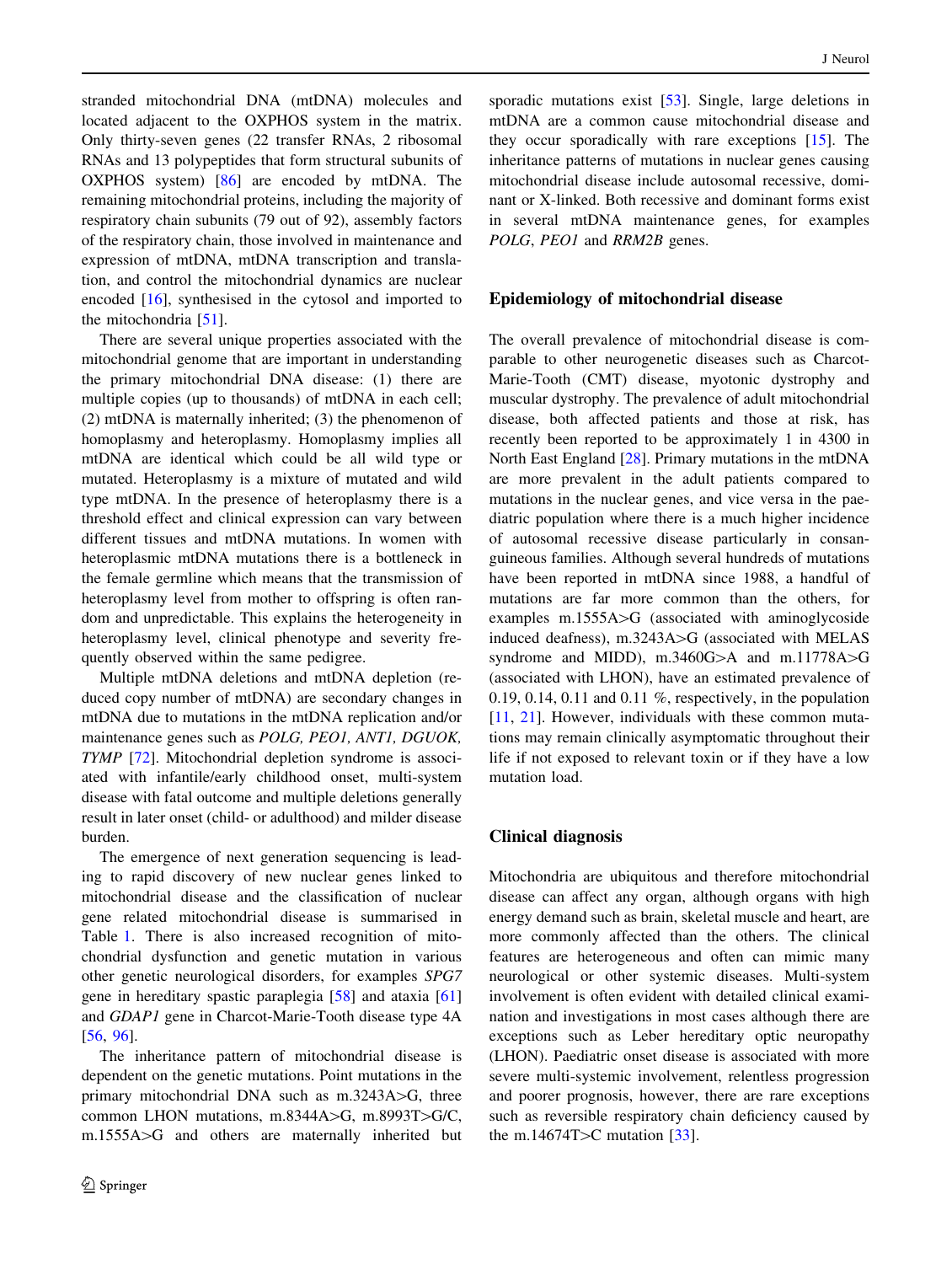<span id="page-3-0"></span>

|                                               | Gene                                                                                                                                      | Inheritance            | Onset                         | Common clinical manifestation/syndrome                                                                               |
|-----------------------------------------------|-------------------------------------------------------------------------------------------------------------------------------------------|------------------------|-------------------------------|----------------------------------------------------------------------------------------------------------------------|
| OXPHOS system                                 |                                                                                                                                           |                        |                               |                                                                                                                      |
| Complex I                                     |                                                                                                                                           |                        |                               |                                                                                                                      |
| Structural subunit                            | NDUFA13,<br>NDUFB3, NDUFB9, NDUFS1,<br>NDUFS2, NDUFS3, NDUFS4,<br>NDUFA2, NDUFA9, NDUFA10,<br>NDUFS6, NDUFS7, NDUFS8<br>NDUFAII, NDUFAI2, | AR                     | Infancy                       | Leigh syndrome, encephalopathy, cardiomyopathy, epilepsy,<br>lactic acidosis                                         |
|                                               | NDUFAI, NDUFBII                                                                                                                           | X-linked               |                               | Leigh syndrome, microphthalmia with linear skin defects                                                              |
| Assembly factor                               | ACAD9, NDUFAF1, NDUFAF2, NDUFAF4,<br>NDUFAF5, NDUFAF6, FOXREDI                                                                            | <b>AR</b>              |                               | Leigh syndrome, encephalopathy, cardiomyopathy                                                                       |
| Complex II                                    |                                                                                                                                           |                        |                               |                                                                                                                      |
| Structural subunit                            | <b>G-AHGS</b>                                                                                                                             | AR                     | Infancy, childhood            | Leigh syndrome, dilated cardiomyopathy                                                                               |
|                                               |                                                                                                                                           | $\Delta\mathsf{D}$     | Childhood, adulthood          | Hereditary paraganglioma, pheochromocytoma                                                                           |
| Assembly factor                               | <b>SDHAFI</b>                                                                                                                             | $\mathbf{A}\mathbf{R}$ | Infancy                       | Spastic quadriplegia, leukodystrophy                                                                                 |
|                                               | SDHAF <sub>2</sub>                                                                                                                        | $\Delta\mathsf{D}$     | Adulthood                     | Hereditary paraganglioma, pheochromocytoma                                                                           |
| Complex III                                   |                                                                                                                                           |                        |                               |                                                                                                                      |
| Structural subunit                            | UQCRB                                                                                                                                     | $\mathbb{A}\mathbb{R}$ | Childhood                     | Hypoglycaemia, lactic acidosis                                                                                       |
|                                               | UQCRQ                                                                                                                                     | $\mathbf{A}\mathbf{R}$ | Childhood                     | Extrapyramidal signs, ataxia, psychomotor retardation                                                                |
| Assembly factor                               | <b>BCSIL</b>                                                                                                                              | $\mathbf{A}\mathbf{R}$ | Infancy                       | Growth retardation, aminoaciduria, cholestasis, iron overload,<br>and early death (GRACILE)                          |
|                                               | TTC19                                                                                                                                     | AR                     | Childhood, adulthood          | Encephalomyopathy, ataxia                                                                                            |
| Complex IV                                    |                                                                                                                                           |                        |                               |                                                                                                                      |
| Structural subunit                            | COX6BI, NDUFA4                                                                                                                            | AR                     | Infancy, childhood            | Encephalomyopathy, Leigh-like syndrome                                                                               |
|                                               | COX412                                                                                                                                    | ĄR                     | Infancy, childhood            | Exocrine pancreatic insufficiency, dyserythropoetic anaemia<br>(similar to Pearson syndrome), calvarial hyperostosis |
| Assembly factor                               | COX15,<br>LRPPRC, COA5, PET100<br>SURF1, SCO1-2, COX10,                                                                                   | AR                     | Infancy                       | Leigh syndrome, French-Canadian Leigh syndrome, hypertrophic<br>cardiomyopathy, encephalomyopathy                    |
| Complex V                                     |                                                                                                                                           |                        |                               |                                                                                                                      |
| Structural subunit                            | ATP5E                                                                                                                                     | AR                     | Infancy                       | Encephalopathy, dysmorphic features, hypertrophic cardiomyopathy,                                                    |
| Co-enzyme Q10 biosynthesis<br>Assembly factor | ATPAF2, TMEM70                                                                                                                            | $\mathbf{A}\mathbf{R}$ |                               | lactic acidosis                                                                                                      |
| Co-enzyme Q10 deficiency                      | COQ2, COQ4, COQ6, PDSS2                                                                                                                   | AR                     | Infancy, childhood            | Encephalomyopathy, nephrotic syndrome, sensori-neural deafness                                                       |
|                                               | <b>FTFDH</b>                                                                                                                              | $\mathbb{A}\mathbb{R}$ | Infancy, childhood, adulthood | Glutaric acidaemia IIC (multiple acyl-CoA dehydrogenase deficiency,<br>MADD), Myopathy                               |
|                                               | ADCK3                                                                                                                                     | AR                     | Childhood                     | Cerebellar ataxia                                                                                                    |
| Mitochondrial DNA replication                 |                                                                                                                                           |                        |                               |                                                                                                                      |
| MtDNA depletion or multiple deletions         | POLG                                                                                                                                      | $\overline{A}$         | Adulthood                     | Chronic progressive external ophthalmoplegia (CPEO)                                                                  |
|                                               |                                                                                                                                           | $\mathbf{A}\mathbf{R}$ | Infancy, childhood, adulthood | CPEO, Alpers disease, ataxia-neuropathy syndrome, Leigh syndrome,<br>epilepsy (occipital), Parkinsonism              |
|                                               | PEOI (c10orf2)                                                                                                                            | $\overline{A}$         | Adulthood                     | <b>CPEO</b>                                                                                                          |
|                                               |                                                                                                                                           | $\mathbb{A}\mathbb{R}$ | Infancy                       | Inherited Infancy onset of spinocerebellar ataxia (IOSCA),<br>hepatocerebral syndrome                                |
|                                               |                                                                                                                                           |                        |                               |                                                                                                                      |

**Table 1** Classification of nuclear gene related mitochondrial disease based on the gene function  $[1, 5, 16, 20, 71, 76, 94]$ Table 1 Classification of nuclear gene related mitochondrial disease based on the gene function [[1](#page-10-0), [5](#page-10-0), [16](#page-10-0), [20](#page-10-0), [71](#page-12-0), [76](#page-12-0), [94](#page-13-0)]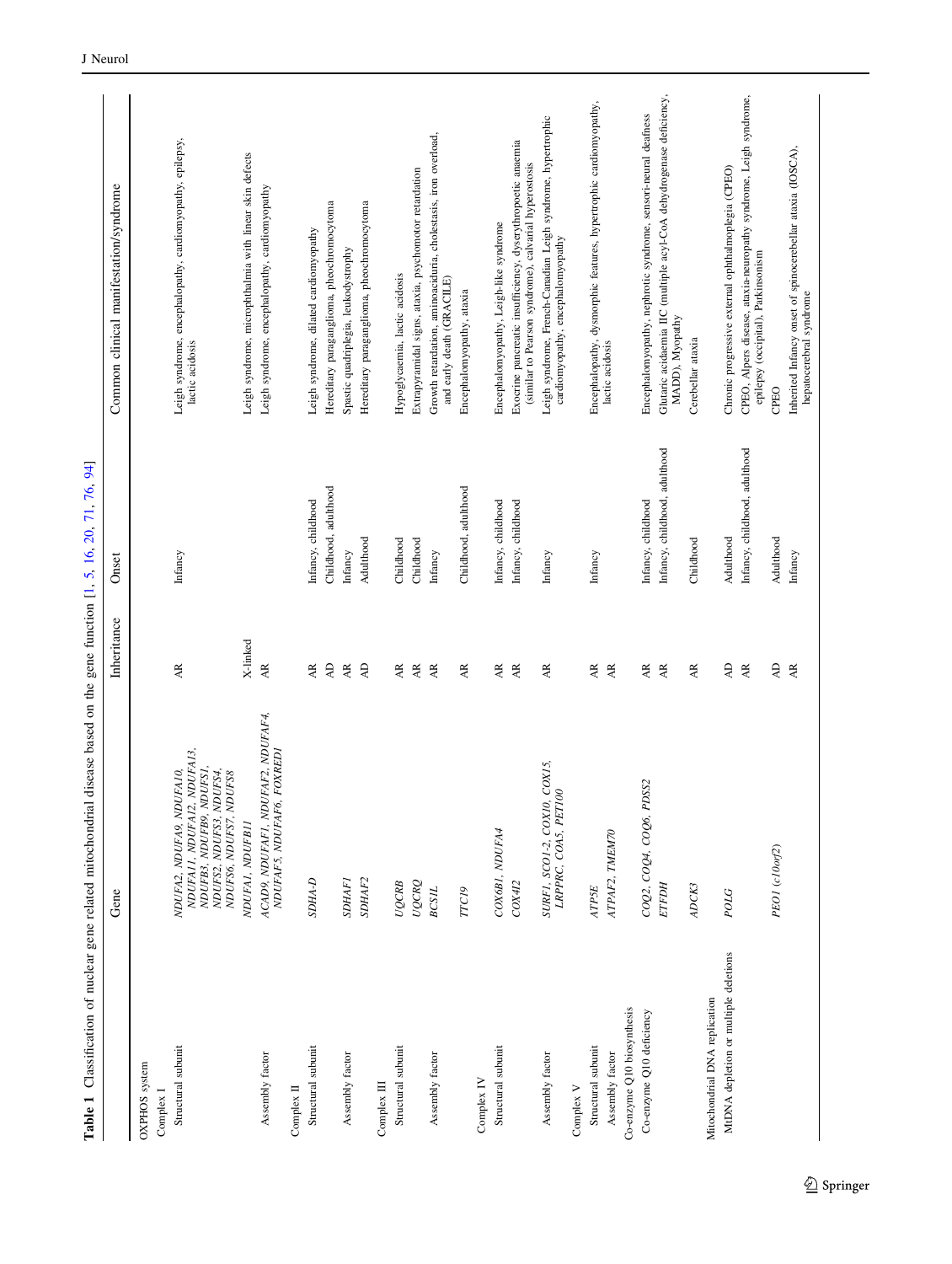Table 1 continued Table 1 continued

|                                                                              | Gene               | Inheritance                       | Onset                         | Common clinical manifestation/syndrome                                                                             |
|------------------------------------------------------------------------------|--------------------|-----------------------------------|-------------------------------|--------------------------------------------------------------------------------------------------------------------|
|                                                                              |                    |                                   |                               |                                                                                                                    |
| Nucleotide synthesis and transport (maintenance)<br>MtDNA multiple deletions | POLG <sub>2</sub>  | <b>QV</b>                         | Adulthood                     | CPEO                                                                                                               |
|                                                                              |                    |                                   | Childhood, adulthood          |                                                                                                                    |
| MtDNA depletion or multiple deletions                                        | TYMP               | <b>AR</b>                         |                               | Mitochondrial neuro-gastrointestinal encephalomyopathy (MNGIE)                                                     |
|                                                                              | RRM2B              | $\overline{A}$                    | Adulthood                     | CPEO                                                                                                               |
|                                                                              |                    | <b>AR</b>                         | Infancy                       | Encephalomyopathy, gut dysmotility, Kearns-Sayre syndrome (KSS),<br>proximal renal tubulopathy                     |
|                                                                              | SLC25A4 (ANTI)     | <b>AD</b>                         | Adulthood                     | CPEO                                                                                                               |
|                                                                              |                    | $\overline{AR}$                   | Childhood                     | Hypertrophic cardiomyopathy, lactic acidosis                                                                       |
|                                                                              | TK2                | <b>AR</b>                         | nfancy, childhood, adulthood  | Myopathy and respiratory muscle weakness                                                                           |
|                                                                              | MPV17              | $\overline{AR}$                   | Infancy, childhood, adulthood | Hepatocerebral syndrome, neuropathy and leukoencephalopathy                                                        |
| MtDNA depletion                                                              | <b>DGUOK</b>       | $\overline{AR}$                   | Infancy                       | Hepatocerebral syndrome                                                                                            |
|                                                                              | SUCLA2, SUCLGI     | <b>AR</b>                         | Infancy                       | Encephalomyopathy, raised methylmalonic acid, hyperkinesia                                                         |
| MtDNA multiple deletions                                                     | DNA <sub>2</sub>   | $\overline{A}$                    | Adulthood                     | <b>CPEO</b>                                                                                                        |
| No change in mtDNA content/unknown                                           | SLC25A3            | $\overline{AR}$                   | Infancy                       | Hypertrophic cardiomyopathy, hypotonia                                                                             |
|                                                                              | <b>GFER</b>        | <b>AR</b>                         | Childhood, adulthood          | Congenital cataract, myopathy, cardiomyopathy                                                                      |
| Mitochondrial translation                                                    |                    |                                   |                               |                                                                                                                    |
| Multiple respiratory chain deficiency                                        |                    |                                   |                               |                                                                                                                    |
| Ribosomal protein                                                            | MRPS16             | <b>AR</b>                         | Infancy                       | Dysmorphism, lactic acidosis, agenesis of corpus callosum                                                          |
|                                                                              | MRP <sub>S22</sub> | AR                                | Infancy                       | Cardiomyopathy, tubulopathy, hypotonia                                                                             |
| Elongation factor                                                            | GFMI, TUFM         | AR                                | Infancy                       | Leigh syndrome                                                                                                     |
|                                                                              | <b>LZEN</b>        | <b>AR</b>                         | Infancy, childhood            | Encephalopathy, hypertrophic cardiomyopathy                                                                        |
| tRNA modification                                                            | PUSI               | <b>AR</b>                         | infancy, childhood            | Myopathy, lactic acidosis and sideroblastic anaemia (MLASA)                                                        |
|                                                                              | <b>MTFMT</b>       | $\overline{AR}$                   | Infancy, childhood            | Encephalomyopathy                                                                                                  |
|                                                                              | <b>TRITI</b>       | $\overline{\mathbf{A}}\mathbf{R}$ | Childhood                     | Encephalopathy, myoclonic epilepsy                                                                                 |
| tRNA synthetases                                                             | AARS2              | $\overline{\mathbf{A}}\mathbf{R}$ | Infancy                       | Hypertrophic cardiomyopathy, myopathy                                                                              |
|                                                                              | CARS2              | <b>AR</b>                         | Childhood                     | Epileptic encephalopathy, myoclonus                                                                                |
|                                                                              | DARS2              | AR.                               | Childhood, adulthood          | Leukoencephalopathy in brainstem and spinal cord involvement and<br>lactate elevation (LBSL)                       |
|                                                                              | EARS2              | AR                                | Infancy, childhood            | Leukoencephalopathy with thalamus and brainstem involvement and<br>high lactate (LTBL)                             |
|                                                                              | GARS               | $\overline{A}$                    | Childhood, adulthood          | Charcot-Marie-Tooth 2D, Hereditary motor neuropathy 5A                                                             |
|                                                                              | MARS2              | <b>AR</b>                         | Childhood, adulthood          | Autosomal recessive spastic ataxia and leukoencephalopathy (ARSAL)<br>in French Canadians                          |
|                                                                              | RARS2              | AR                                | Infancy                       | Pontocerebellar hypoplasia type 6                                                                                  |
|                                                                              | SARS <sub>2</sub>  | <b>AR</b>                         | Infancy                       | Tubulopathy (hyperuricemia, metabolic alkalosis), pulmonary<br>hypertension, and progressive renal failure (HUPRA) |
|                                                                              | YARS2              | AR.                               | Childhood, adulthood          | <b>MLASA</b>                                                                                                       |
|                                                                              |                    |                                   |                               |                                                                                                                    |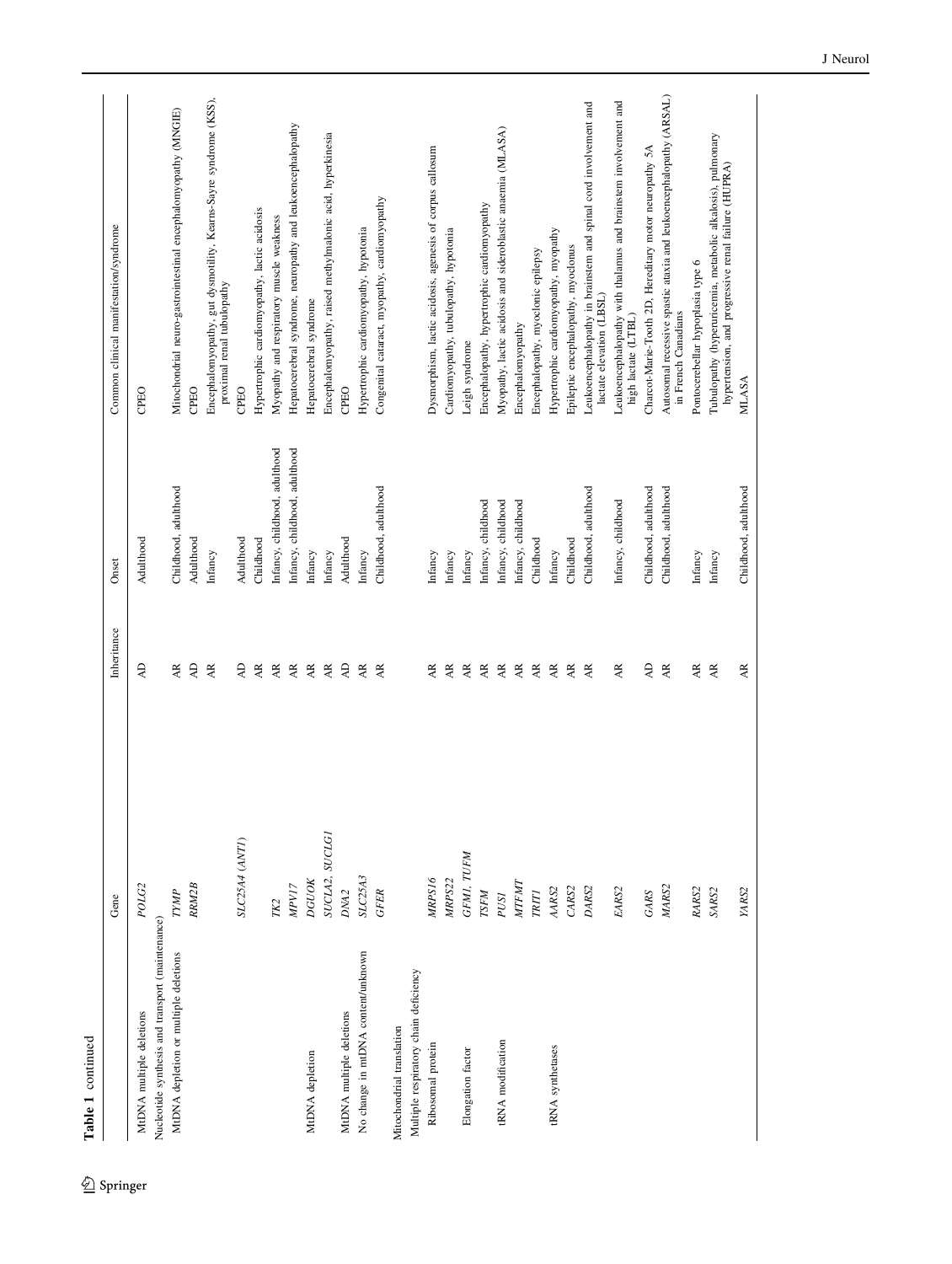|                                                                      | Gene             | Inheritance | Onset                | Common clinical manifestation/syndrome                 |
|----------------------------------------------------------------------|------------------|-------------|----------------------|--------------------------------------------------------|
| Aitochondrial dynamic network (mitochondrial membrane biogenesis and | maintenance)     |             |                      |                                                        |
| Fusion                                                               | MFN <sub>2</sub> | Q           | Childhood, adulthood | Charcot-Marie-Tooth 2A (CMT2A) (multiple deletions)    |
|                                                                      | OPAI             | ą           | Childhood            | Optic atrophy (multiple deletions)                     |
|                                                                      | OPA3             | Q           | Adulthood            | Optic atrophy                                          |
|                                                                      |                  | AR          | Infancy, childhood   | Type III 3-methylglutaconic aciduria, Costeff syndrome |
|                                                                      | <b>PINK1</b>     | ĄR          | Childhood, adulthood | Juvenile Parkinson Disease                             |
| Fission                                                              | DNMIL (DRPI)     | ĄR          | Infancy              | Microcephaly, lactic acidosis, optic atrophy           |
| AR autosomal recessive, AD autosomal dominant                        |                  |             |                      |                                                        |

Table 1 continued

continued

Many classic syndromes have been described over the last few decades. The examples of clinical syndromes associated with adolescence and adulthood include mitochondrial encephalomyopathy, lactic acidosis with strokelike episode (MELAS), myoclonic epilepsy with ragged red fibres (MERRF), mitochondrial neuro-gastrointestinal involvement and encephalopathy (MNGIE), neuropathy, ataxia and retinitis pigmentosa (NARP), chronic progressive external ophthalmoplegia (CPEO). In contrast, syndromes with neonatal and childhood onset include Alpers disease, Pearson syndrome, Leigh disease, Sengers syndrome and Kearns-Sayre syndrome.

However, clinicians are more commonly confronted by the non-specific constellation of clinical features. Many symptoms associated with mitochondrial disease such as deafness, diabetes, myopathy, gastrointestinal symptoms and others are also common on their own in the population but the 'unusual' combination of these symptoms in the same individual should alert the clinicians about the possibility of mitochondrial disease. Detailed system-based examination coupled with extended investigations is necessary to identify other system involvement such as short stature, sensori-neural deafness, pigmentary retinopathy, optic atrophy, diabetes mellitus and/or other endocrine dysfunction, cardiac involvement, renal tubulopathy and others. This systemic involvement may be subtle and asymptomatic in the early phase of disease. Disease rating scales have been utilised to document the extent of system involvement, disease burden and progression in paediatric and adult patients [\[62](#page-12-0) , [69\]](#page-12-0).

Family history can be informative and often reveals what appear to be seemingly unrelated diseases among the maternal family members in primary mtDNA disease and the m.3243A $>$ G mutation is a prime example [\[54](#page-11-0)]. It is important to ascertain history of consanguinity when recessive disease is suspected. Late adulthood presentation and/or lacking of apparent family history should not deter testing for mitochondrial disease because sporadic mutations or late presenting autosomal dominant diseases are not uncommon.

#### Acute neurological presentations

#### Stroke-like episodes and acute symptomatic seizure

MELAS syndrome is a severe, multi-system disease characterised by recurrent metabolic strokes with typical onset of below 40 years [[31\]](#page-11-0) although patients at the older age have been reported [[6](#page-10-0), [92\]](#page-13-0). Headache and prominent visual disturbance (both positive and negative symptoms) are often the prodrome of acute stroke-like episodes and can occur days or weeks before the development of focal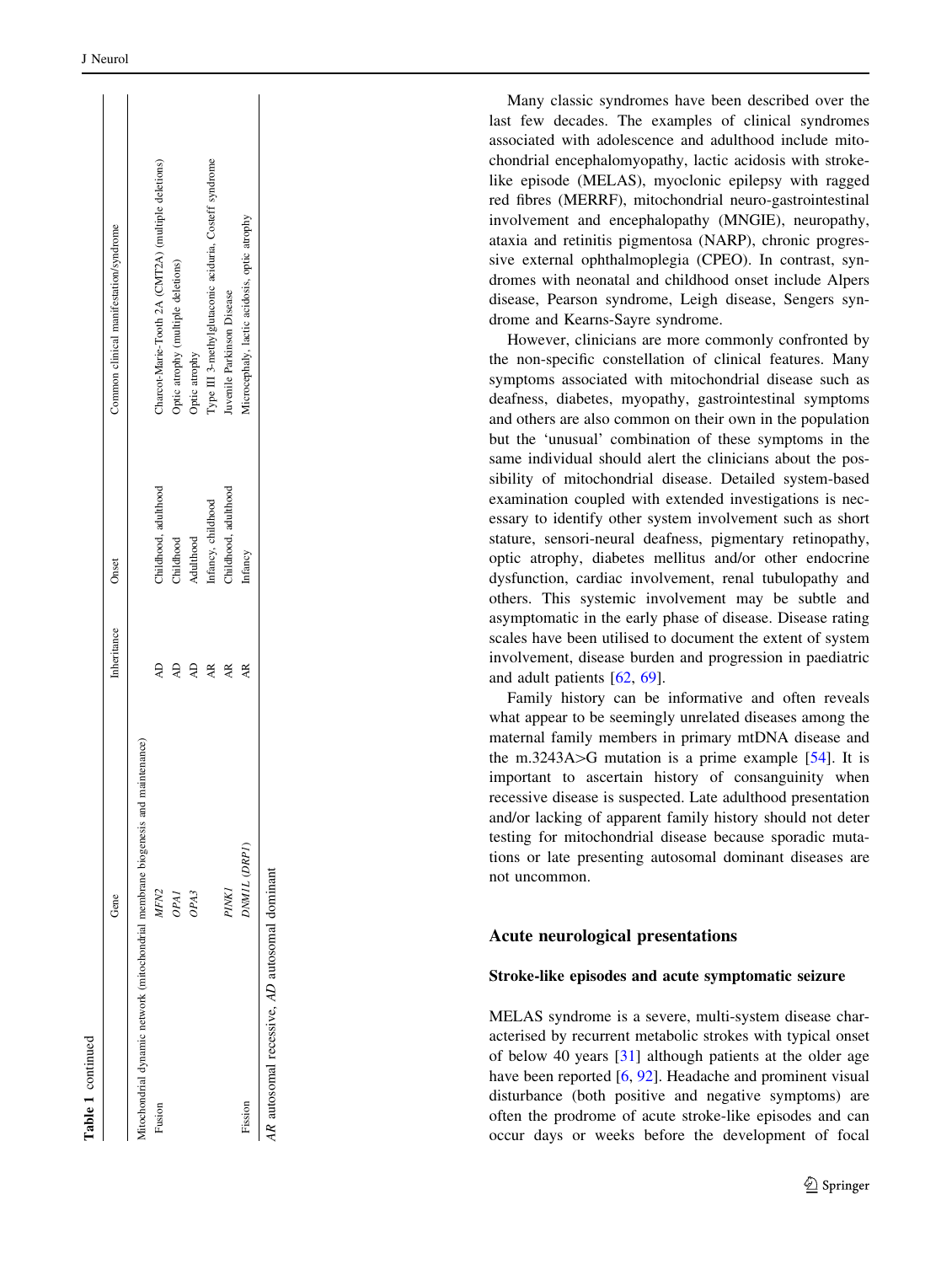Fig. 1 Axial FLAIR (a, b) and DWI (c, d) sequences of MRI head. a and c were performed on admission whilst b and d were performed 8 days later. The stroke-like lesion 'spread' from the right occipital lobe to the right temporal lobe and thalamus



neurological deficit or motor seizure. These visual symptoms can masquerade as migranous visual aura but in fact is the onset of occipital seizure [\[24](#page-10-0), [35\]](#page-11-0). The severity of neurological deficits are related to the extent of parietal, temporal and occipital lobe involvement such as dysphasia, dyspraxia, heminanopia, cortical blindness, mild hemiparesis and psychosis. Epilepsia partialis continua and less commonly generalised status epilepticus occur during the stroke-like episodes in some patients.

The key imaging findings are cortical and subcortical lesions that cross the vascular territories of middle cerebral artery and posterior cerebral arteries and bilateral, asymmetrical changes are not infrequent (Fig. 1). The most common cause of MELAS phenotype is  $m.3243A > G$ mutation which accounts for 80 % of cases but mutations in the nuclear gene POLG, encoding for the catalytic subunit of DNA polymerase  $\gamma$  (pol  $\gamma$ ), can cause similar stroke-like lesions [\[14](#page-10-0), [19](#page-10-0)]. However, the POLG-related disease often has more aggressive disease course with explosive onset of focal seizure and status epilepticus that is highly refractory to pharmacological treatments in children and young adults and the outcome is very poor.

Administration of sodium valproate is recognised to trigger fulminant hepatic failure among patients with POLG disease [\[73](#page-12-0), [80](#page-12-0)]. In contrast, patients who have stroke-like episodes associated with the m.3243A $>$ G mutation tend to have pre-existing, and often subtle, multi-system involvement and they often make good recovery in conjunction with the partial or complete resolution of imaging changes within few weeks or months at the early course of disease if appropriately managed (refer to Treatment section). Nevertheless, recurrence of stroke-like episodes leads to cumulative neuronal loss and results in severe cognitive impairment.

Given the high prevalence of  $m.3243A$  $>$ G mutation and common carrier status of several pathogenic variants in POLG gene (p. A467T, p. W748S and p. G848S) in populations of European descent [[29\]](#page-11-0), clinicians should prioritise mitochondrial disease as a main differential diagnosis to atypical, evolving posterior circulation stroke, recurrent 'encephalitis/encephalopathy' with negative infective screen, auto-antibodies and 'atypical/recurrent' posterior reversible encephalopathy syndrome (PRES). Securing the diagnosis of mitochondrial disease early can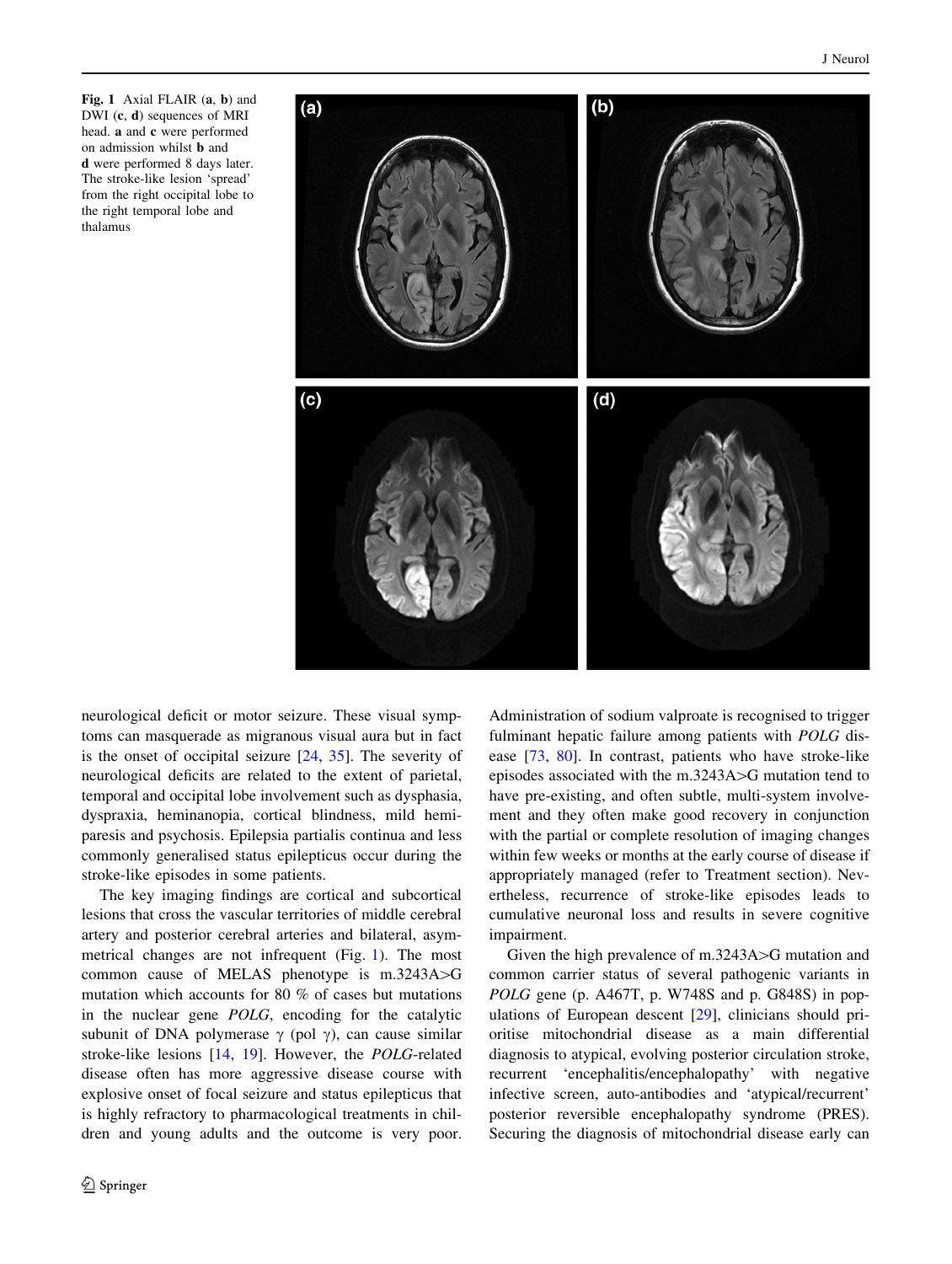avert the patients having invasive diagnostic procedure such as brain biopsy or potentially harmful treatment such as immune-suppressants.

#### Subacute visual loss

The classic presentation of LHON is subacute, evolving painless visual loss in young adults with male predominance  $(4:1)$   $[43]$  $[43]$ . Majority of the cases have the contralateral eye affected within a year and visual loss is often irreversible. Although there is a conventional belief that LHON mutations only affect eyes, other neurological features such as dystonia [\[48](#page-11-0)], myoclonus [[41\]](#page-11-0), sensori-neural deafness [\[66](#page-12-0)] may occur which broaden the spectrum of the clinical phenotype in these mutations [[48](#page-11-0)]. It is clear that therefore LHON should be considered as a differential diagnosis to the 'atypical' optical neuritis that shows no recovery and Susac's syndrome [[97\]](#page-13-0). A link between LHON mutations and multiple sclerosis was speculated for a long time and a recent study has suggested that such association may occur by chance even though mechanistic interaction is possible [[57\]](#page-12-0).

Dominant optic neuropathy is caused by mutations in the nuclear gene such as OPA1 and the irreversible visual loss often occurs in the childhood [\[95\]](#page-13-0) although late-onset optic neuropathy after 4th decade [\[2](#page-10-0)] and adult-onset CPEO and parkinsonism with subclinical optic neuropathy have recently been described [\[12](#page-10-0)].

#### Chronic neurological presentations

# Chronic progressive external ophthalmoplegia and ptosis

More than half of adult patients have external ophthalmoplegia and/or ptosis in our large cohort of patients (unpublished). Ptosis and ophthamoplegia can be asymmetrical at the outset but most cases become symmetrical with time. CPEO is one of the main presenting features in adult patients with mitochondrial disease [[77\]](#page-12-0) and ptosis often imposes more functional limitation than the restricted eye movement because the extra-ocular paresis occurs insidiously allowing cerebral adaptation and symptomatic diplopia is less common. Some patients with CPEO phenotype are occasionally misdiagnosed as other conditions such as seronegative myasthenia gravis.

#### Myopathy

Many adult patients experience fatigue, exercise intolerance and muscle weakness. The degree of proximal myopathy is often mild on clinical testing and it progresses slowly. Early loss of ambulation due to muscle weakness is not a typical feature of adult mitochondrial disease with a few exceptions such as patients with Kearns–Sayre syndrome caused by single deletion in mtDNA and TK2 mutation [\[4](#page-10-0)]. There is a risk of aspiration when facial and oropharyngeal weakness is present in addition to the respiratory muscle weakness. Some patients may have normal muscle strength and EMG study but complain of limited exercise capacity with recurrent nausea and/or vomiting on exertion due to lactic acidosis.

#### Ataxia

Cerebellar ataxia is often subtle at the onset and typically progress with time and becomes debilitating in many genotypes. Cerebellar atrophy is a common imaging finding. Sensory ataxia due to dorsal root ganglionopathy is one of the defining features in SANDO phenotype (sensory ataxia, neuropathy, dysarthria and ophthalmoplegia) caused by POLG mutations [[42\]](#page-11-0).

## Neuropathy

Diminished or absent long tendon reflexes are a common clinical finding and axonal neuropathy is the most common finding in nerve conduction studies in adult patients with mitochondrial disease with a few exceptions such as demyelinating neuropathy described in patients with MNGIE [\[25](#page-10-0)]. A recent study showed that neuropathy is a useful feature to guide molecular diagnosis in adult patients with CPEO [[32\]](#page-11-0).

#### Diagnostic approach

Comprehensive diagnostic criteria and guidelines have been published to provide a framework for clinicians when investigating patients with suspected mitochondrial disease [\[8](#page-10-0), [85](#page-12-0), [86\]](#page-12-0). Patients who present with classic syndromes such as MELAS, MERRF, LHON and Alpers disease can be diagnosed by direct sequencing of mitochondrial genes or POLG gene in blood. It is important to consider that blood heteroplasmy (leucocytes) declines with age in m.3243A $>$ G [\[65](#page-12-0)] and 'false negative result' is possible in older adults therefore concomitant testing of additional tissue such as urinary epithelium is recommended. Some nuclear gene mutations have been found to have association with distinctive radiological appearances which can expedite the candidate gene sequencing, these include leukoencephalopathy with brainstem and spinal cord involvement and lactate elevation (LBSL) caused by DARS2 mutations [\[89](#page-12-0)] and leukoencephalopathy with thalamus and brainstem involvement and high lactate (LTBL) caused by EARS2 mutations [[78\]](#page-12-0).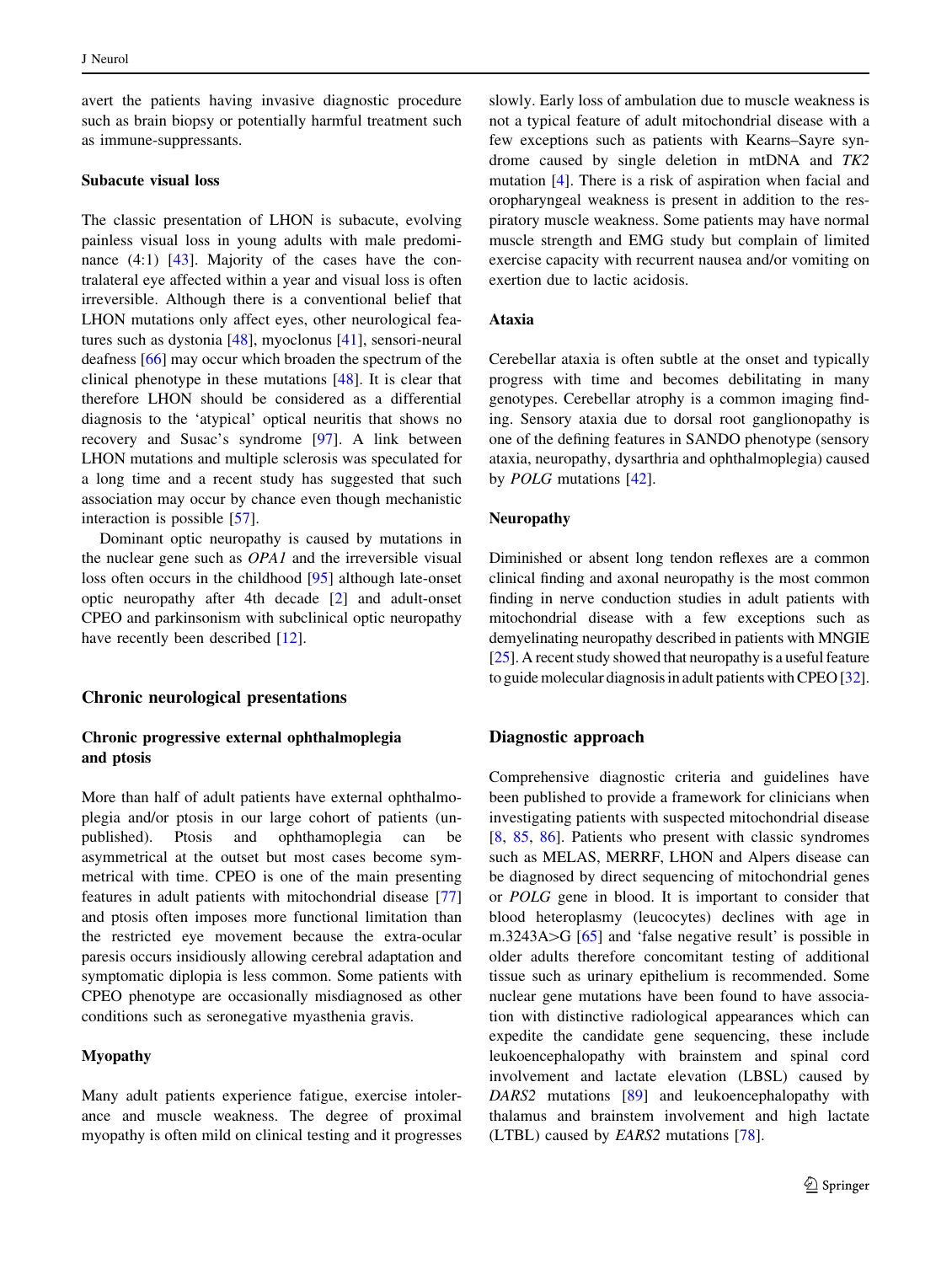However, many mitochondrial diseases do not have pathognomonic features that point towards a particular genetic diagnosis and muscle biopsy remains important in current clinical practice. The findings of muscle biopsy that are supportive of mitochondrial disease include: ragged red fibres (RRF), COX-negative fibres, individual complex or multiple respiratory chain deficiency, qualitative (multiple deletions) and quantitative (depletion) abnormalities in mtDNA.

Next generation sequencing is a new and highthroughput technique that allows sequencing of multiple candidate genes simultaneously leading to a more rapid diagnosis and increase the diagnostic yield [\[88](#page-12-0)] especially in the well-phenotyped cohort of patients [[84\]](#page-12-0). Clinical exome sequencing is likely to become part of standard clinical care for undiagnosed patients.

#### Treatment and long term management

#### Specific treatment in mitochondrial disease

Currently, there remains no effective and specific treatment for vast majority of patients with mitochondrial disease. Various treatments (mostly nutritional supplements) such as co-enzyme Q10, carnitine, creatine, dichloroacetate and vitamin 'cocktails' have been widely used based upon anecdotal data and individual case reports, however, Cochrane systemic review of treatments that were tested in randomised-control trials concluded that none of these treatment showed meaningful clinical efficacy [[59](#page-12-0)]. Since then, another randomised, controlled trial using idebenone in LHON mutations found no significant result in the primary end point defined as the best recovery in visual acuity but post hoc interaction analysis suggested benefits in those with discordant visual acuities [\[38](#page-11-0)]. EPI-743, a novel antioxidant has been reported to show clinical improvement in small number of patients with Leigh syndrome [\[47](#page-11-0)] and LHON [[67\]](#page-12-0) in the open-label clinical trials and phase 2B randomized-control trial is currently in progress.

Although there is no formal clinical trial, supplement of high dose co-enzyme Q10 (up to 2400 mg in three divided doses in adults; 30 mg/kg in paediatric cases) in primary co-enzyme Q10 biosynthetic defect has been reported to show variable clinical improvement across different phenotypes [[23\]](#page-10-0).

L-arginine has been reported to be effective in treating acute stroke-like episodes associated with  $m.3243A > G$ mutation [[39\]](#page-11-0). However, this result is yet to be replicated by other research groups.

Allogenic haematopoietic stem cell transplant has emerged as a promising therapeutics to restore the enzymatic function in patients with MNGIE caused by TYMP

mutations but this treatment is associated with high morbidity and mortality [\[25](#page-10-0), [75\]](#page-12-0).

# Supportive treatment and surveillance for complications

Symptomatic treatment and screening for associated complications remain fundamental to the management of mitochondrial disease.

#### Acute seizure and stroke-like episodes

Early recognition and prompt, aggressive seizure management are crucial to mitigate the cellular metabolic crisis perpetuated by the ictal activities [[10\]](#page-10-0). The seizure management should follow the guidelines on status epilepticus except sodium valproate is absolutely contra-indicated in POLG mutations. Phenytoin was implicated in causing paralytic ileus in a patient with stroke-like episodes [\[17](#page-10-0)], however, this is likely to be a co-incidental finding as pseudo-obstruction is a common complication associated with MELAS syndrome [[74\]](#page-12-0) and we use this drug regularly to control seizures. Anecdotal evidence on the use of magnesium infusion [\[91](#page-13-0)], ketamine [\[64](#page-12-0)], ketogenic diet [\[34](#page-11-0), [46,](#page-11-0) [79](#page-12-0)], folinic acid supplement [[30\]](#page-11-0) in termination of status epilepticus associated with  $POLG$  and m.3243A $>$ G has been reported.

#### Pseudo-obstruction

Several genetic mutations  $(TYMP, m.3243A > G$  and POLG) have been associated with intestinal pseudo-obstruction [[9,](#page-10-0) [63](#page-12-0), [83,](#page-12-0) [90](#page-13-0)] involving small and/or large intestine. Distinguishing this from mechanical obstruction is of paramount importance as they tend to resolve with conservative management alone and surgery has little role and could exacerbate the metabolic crisis. Serum lactate is not a reliable marker for tissue ischaemia in patients with mitochondrial disease because some patients have persistently raised lactate even when they are well. Aggressive medical management of acute episodes is important as is prevention by using regular laxatives.

#### Cardiac involvement

Cardiac involvement is often part of the multi-system manifestation in adult mitochondrial DNA disease [[7\]](#page-10-0) although isolated cardiomyopathy has been reported in rare mtDNA mutations [\[26](#page-10-0)]. Cohort studies have shown that hypertrophic cardiomyopathy and pre-excitation syndrome are prevalent in m.3243A $>$ G [[37](#page-11-0), [45](#page-11-0)] and m.8344A $>$ G [[13,](#page-10-0) [44](#page-11-0)] mutations, whereas conduction defect necessitating pacemaker is associated with single, large scale deletion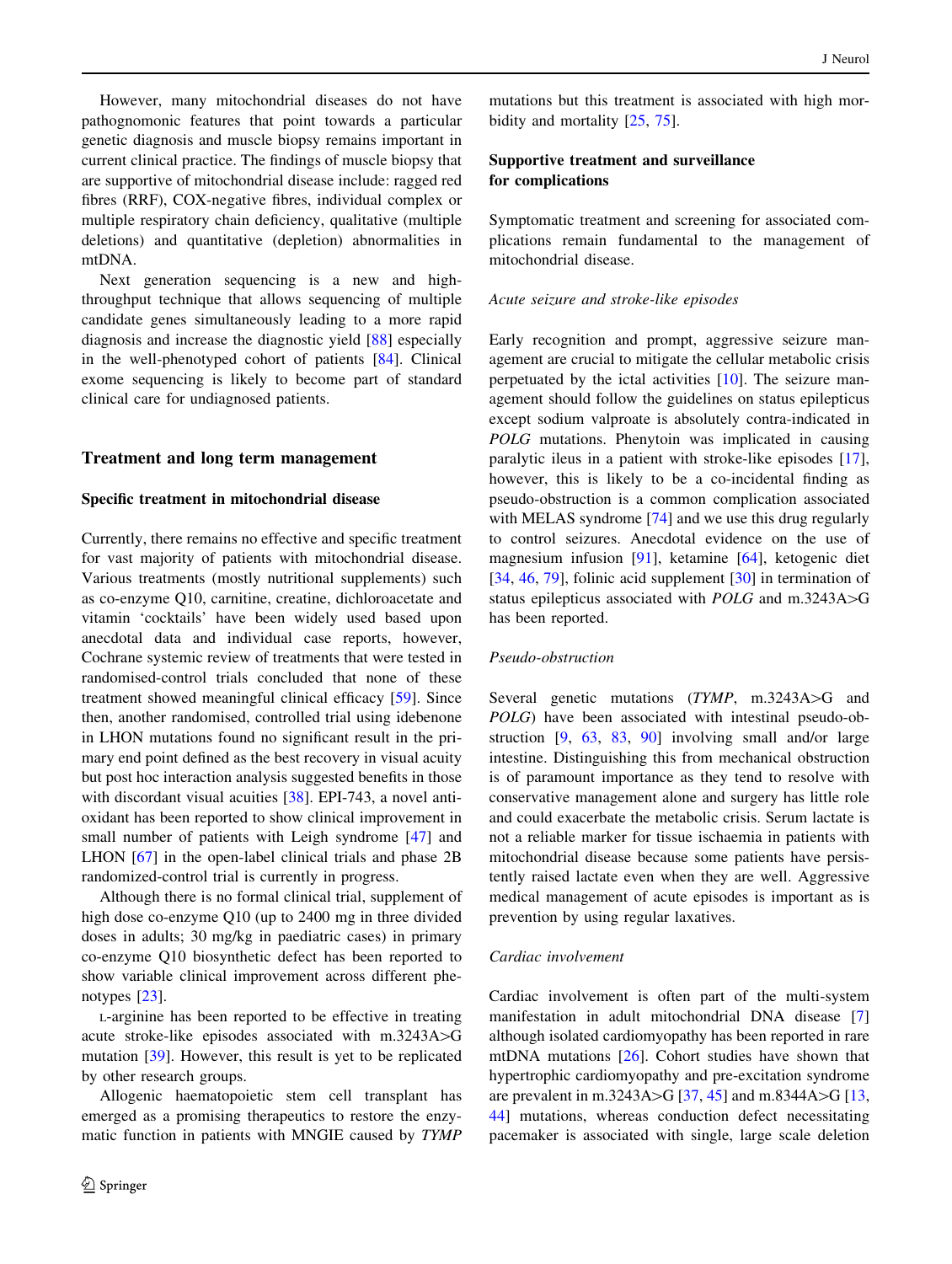particularly among those who have Kearns-Sayre syndrome. Currently, there is limited longitudinal data studying the prevalence of cardiac involvement in various nuclear genes in adults [[60\]](#page-12-0). Baseline cardiac assessment with electrocardiogram (ECG) and echocardiogram should be performed in all patients and cardiac magnetic resonance in selected cases. Subsequent cardiac surveillance should be tailored according to the initial findings but the recommended interval is every 12 to 24 months [\[22](#page-10-0), [55](#page-11-0)].

## Diabetes mellitus

Diabetes mellitus is common in patients with  $m.3243A > G$ and single, large scale mtDNA deletions [\[70](#page-12-0)]. Metformin is best avoided because of the theoretical risk of lactic acidosis. Treatment of mitochondrial diabetes is otherwise similar to the usual form of diabetes although it appears that it is associated with a more rapid progression to insulin therapy [[93\]](#page-13-0).

#### Ptosis

A proportion of patients with CPEO develop significant ptosis that obscures visual field. Corrective ptosis surgery such as frontalis sling operation improves the functional and cosmetic outcome in selected patients [\[3](#page-10-0)].

#### Deafness

Young onset, bilateral sensori-neural deafness is prevalent in mitochondrial disease. The quality of life of many patients can simply be improved with digital hearing aid and cochlear implant can be reserved for those with severe hearing loss [[36,](#page-11-0) [81](#page-12-0)].

## Genetic counselling and reproductive options

Similarly to other genetic disorders, screening for family members at risk and offering genetic counselling is essential in mitochondrial disease. For patients with nuclear gene disorders, genetic counselling and reproductive options are identical to other nuclear defects. For women with mtDNA mutations genetic counselling is a challenging area. Patients should be reassured if they harbour sporadic mutation, such as single, large scale mtDNA deletion, because risks of transmission are low. For mtDNA point mutations, accurate elucidation of the risk of transmission and prediction of disease status is extremely challenging due to the genetic bottleneck effect and uneven tissue segregation associated with some point mutations. It is estimated that there are approximately 152 births per year in the UK of children who carry potentially

pathogenic mitochondrial DNA mutations [\[27](#page-10-0)]. In view of the complexity of mtDNA genetics, referral of childbearing age female patients to specialist centres for discussion of reproductive options is recommended. The available options are chorionic villous sampling (CVS), amniocentesis [\[52](#page-11-0)] and preimplantation genetic diagnosis (PGD) [[68,](#page-12-0) [87](#page-12-0)]. CVS and amniocentensis are performed at different stages of pregnancy, 10–12 and 14–20 weeks, respectively. PGD is an IVF procedure that involves embryo biopsy and the selection of embryos with the lowest mutation load. However, PGD will not benefit carriers with homoplasmic mtDNA mutation.

Mitochondrial donation, either pronuclear transfer [[18\]](#page-10-0) or metaphase II spindle transfer [\[82](#page-12-0)], is emerging as a potential reproductive option to prevent the transmission of mtDNA mutations. In the UK after many years of debate and scientific scrutiny, Mitochondrial Donation Regulations, were passed by both Houses of Parliament, making mitochondrial donation legal for the first time in the UK. The Human Fertilisation and Embryology Authority will now develop a licencing framework through which applications can be considered on a case by case basis.

# **Conclusions**

Over recent years there have been important advances in mitochondrial disease, particularly in terms of diagnosis and reproductive options available. The role of the clinician remains crucial since a high index of clinical suspicion and prompt recognition of complications remain essential to make an earlier diagnosis and instigate a better management. Currently, the management of mitochondrial disease is largely supportive; however, with the improved understanding of disease mechanisms, ongoing treatment trials and discovery of new therapeutic agents should give hope for patients with mitochondrial disease.

Acknowledgments We would like to thank Charlotte Alston, clinical scientist, for her input on preparing Table [1.](#page-3-0)

#### Compliance with ethical standards

Funding Work in the authors laboratory is supported by The Wellcome Trust (074454/Z/04/Z), Newcastle University Centre for Ageing and Vitality [supported by the Biotechnology and Biological Sciences Research Council and Medical Research Council (M501700)], MRC Centre for Neuromuscular Disease, UK NIHR Biomedical Research Centre for Ageing and Age-related disease award to the Newcastle upon Tyne Hospitals NHS Foundation Trust, Lily Foundation and the UK NHS Specialist Commissioners which funds the ''Rare Mitochondrial Disorders of Adults and Children'' Clinical Service in Newcastle upon Tyne. This work also received infrastructure support from the Newcastle NIHR Biomedical Research Centre, Newcastle and North Tyneside Comprehensive Local Research Network.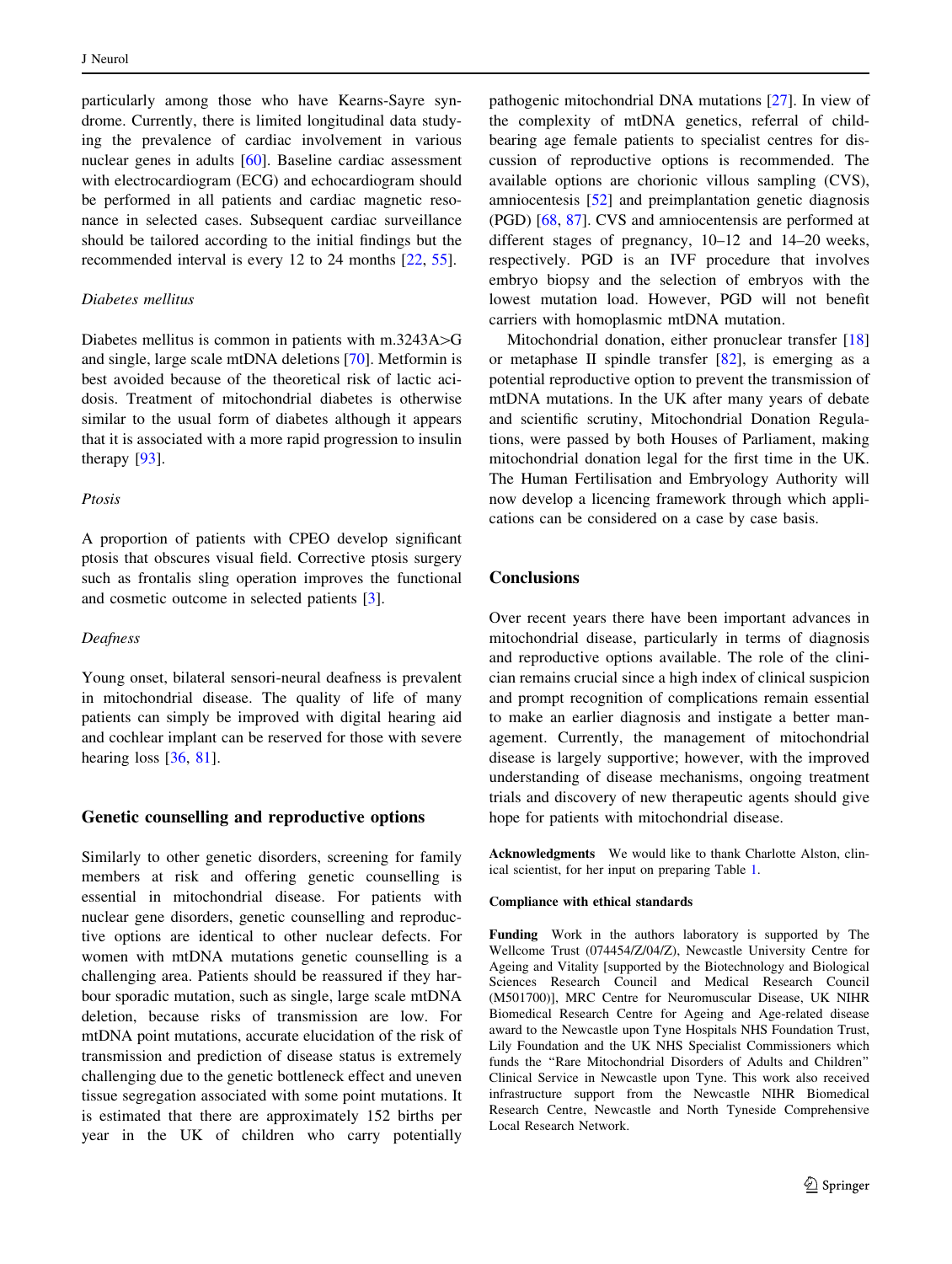<span id="page-10-0"></span>Conflicts of interest On behalf of all authors, the corresponding author states that there is no conflict of interest.

Open Access This article is distributed under the terms of the Creative Commons Attribution 4.0 International License ([http://crea](http://creativecommons.org/licenses/by/4.0/) [tivecommons.org/licenses/by/4.0/\)](http://creativecommons.org/licenses/by/4.0/), which permits unrestricted use, distribution, and reproduction in any medium, provided you give appropriate credit to the original author(s) and the source, provide a link to the Creative Commons license, and indicate if changes were made.

#### References

- 1. Online Mendelian Inheritance in Man, OMIM®. McKusick-Nathans Institute of Genetic Medicine, Johns Hopkins University (Baltimore, MD). [http://omim.org/.](http://omim.org/) Accessed 18 Jun 2015
- 2. Ahmad KE, Davis RL, Sue CM (2015) A novel OPA1 mutation causing variable age of onset autosomal dominant optic atrophy plus in an Australian family. J Neurol, pp 1–6
- 3. Ahn J, Kim NJ, Choung HK, Hwang SW, Sung M, Lee MJ, Khwarg SI (2008) Frontalis sling operation using silicone rod for the correction of ptosis in chronic progressive external ophthalmoplegia. Br J Ophthalmol 92:1685–1688
- 4. Alston CL, Schaefer AM, Raman P, Solaroli N, Krishnan KJ, Blakely EL, He L, Craig K, Roberts M, Vyas A, Nixon J, Horvath R, Turnbull DM, Karlsson A, Gorman GS, Taylor RW (2013) Late-onset respiratory failure due to TK2 mutations causing multiple mtDNA deletions. Neurology 81:2051–2053
- 5. Angelini C, Bello L, Spinazzi M, Ferrati C (2009) Mitochondrial disorders of the nuclear genome. Acta Myologica Myopathies Cardiomyopathies 28:16–23
- 6. Aurangzeb S, Vale T, Tofaris G, Poulton J, Turner MR (2014) Mitochondrial encephalomyopathy with lactic acidosis and stroke-like episodes (MELAS) in the older adult. Pract Neurol 14:432–436
- 7. Bates MG, Bourke JP, Giordano C, d'Amati G, Turnbull DM, Taylor RW (2012) Cardiac involvement in mitochondrial DNA disease: clinical spectrum, diagnosis, and management. Eur Heart J 33:3023–3033
- 8. Bernier FP, Boneh A, Dennett X, Chow CW, Cleary MA, Thorburn DR (2002) Diagnostic criteria for respiratory chain disorders in adults and children. Neurology 59:1406–1411
- 9. Betts J, Barron MJ, Needham SJ, Schaefer AM, Taylor RW, Turnbull DM (2008) Gastrointestinal tract involvement associated with the 3243A>G mitochondrial DNA mutation. Neurology 70:1290–1292
- 10. Bindoff LA, Engelsen BA (2012) Mitochondrial diseases and epilepsy. Epilepsia 53(Suppl 4):92–97
- 11. Bitner-Glindzicz M, Pembrey M, Duncan A, Heron J, Ring SM, Hall A, Rahman S (2009) Prevalence of mitochondrial  $1555A \rightarrow G$  mutation in European children. N Engl J Med 360:640–642
- 12. Carelli V, Musumeci O, Caporali L, Zanna C, La Morgia C, Del Dotto V, Porcelli AM, Rugolo M, Valentino ML, Iommarini L, Maresca A, Barboni P, Carbonelli M, Trombetta C, Valente EM, Patergnani S, Giorgi C, Pinton P, Rizzo G, Tonon C, Lodi R, Avoni P, Liguori R, Baruzzi A, Toscano A, Zeviani M (2015) Syndromic parkinsonism and dementia associated with OPA1 missense mutations. Ann Neurol 78:21–38
- 13. Catteruccia M, Sauchelli D, Della Marca G, Primiano G, Cuccagna C, Bernardo D, Leo M, Camporeale A, Sanna T, Cianfoni A, Servidei S (2015) ''Myo-cardiomyopathy'' is commonly associated with the A8344G ''MERRF'' mutation. J Neurol. 263(3):701–710
- 14. Cheldi A, Ronchi D, Bordoni A, Bordo B, Lanfranconi S, Bellotti MG, Corti S, Lucchini V, Sciacco M, Moggio M, Baron P, Comi GP, Colombo A, Bersano A, on behalf of Lombardia Gc (2013) POLG1 mutations and stroke like episodes: a distinct clinical entity rather than an atypical MELAS syndrome. BMC Neurology 13:8
- 15. Chinnery PF, DiMauro S, Shanske S, Schon EA, Zeviani M, Mariotti C, Carrara F, Lombes A, Laforet P, Ogier H, Jaksch M, Lochmüller H, Horvath R, Deschauer M, Thorburn DR, Bindoff LA, Poulton J, Taylor RW, Matthews JNS, Turnbull DM (2004) Risk of developing a mitochondrial DNA deletion disorder. Lancet 364:592–596
- 16. Chinnery PF, Hudson G (2013) Mitochondrial genetics. Br Med Bull 106:135–159
- 17. Chiyonobu T, Noda R, Yoshida M, Fujiki A, Ishii R, Nukina S, Fujita K, Goto Y, Morimoto M (2008) Intestinal pseudo-obstruction in a patient with mitochondrial myopathy, encephalopathy, lactic acidosis, and stroke-like episodes (MELAS) associated with phenytoin therapy. Brain Dev 30:430–433
- 18. Craven L, Tuppen HA, Greggains GD, Harbottle SJ, Murphy JL, Cree LM, Murdoch AP, Chinnery PF, Taylor RW, Lightowlers RN, Herbert M, Turnbull DM (2010) Pronuclear transfer in human embryos to prevent transmission of mitochondrial DNA disease. Nature 465:82–85
- 19. Deschauer M, Tennant S, Rokicka A, He L, Kraya T, Turnbull DM, Zierz S, Taylor RW (2007) MELAS associated with mutations in the POLG1 gene. Neurology 68:1741–1742
- 20. El-Hattab AW, Scaglia F (2013) Mitochondrial DNA depletion syndromes: review and updates of genetic basis, manifestations, and therapeutic options. Neurotherapeutics 10:186–198
- 21. Elliott HR, Samuels DC, Eden JA, Relton CL, Chinnery PF (2008) Pathogenic mitochondrial DNA mutations are common in the general population. Am J Hum Genet 83:254–260
- 22. Elliott PM, Anastasakis A, Borger MA, Borggrefe M, Cecchi F, Charron P, Hagege AA, Lafont A, Limongelli G, Mahrholdt H, McKenna WJ, Mogensen J, Nihoyannopoulos P, Nistri S, Pieper PG, Pieske B, Rapezzi C, Rutten FH, Tillmanns C, Watkins H (2014) 2014 ESC Guidelines on diagnosis and management of hypertrophic cardiomyopathy: the task force for the diagnosis and management of hypertrophic cardiomyopathy of the European Society of Cardiology (ESC). Eur Heart J 35:2733–2779
- 23. Emmanuele V, Lopez LC, Berardo A, Naini A, Tadesse S, Wen B, D'Agostino E, Solomon M, DiMauro S, Quinzii C, Hirano M (2012) Heterogeneity of coenzyme Q10 deficiency: patient study and literature review. Arch Neurol 69:978–983
- 24. Engelsen BA, Tzoulis C, Karlsen B, Lillebø A, Lægreid LM, Aasly J, Zeviani M, Bindoff LA (2008) POLG1 mutations cause a syndromic epilepsy with occipital lobe predilection. Brain 131:818–828
- 25. Garone C, Tadesse S, Hirano M (2011) Clinical and genetic spectrum of mitochondrial neurogastrointestinal encephalomyopathy. Brain 134:3326–3332
- 26. Giordano C, Perli E, Orlandi M, Pisano A, Tuppen HA, He L, Ierino R, Petruzziello L, Terzi A, Autore C, Petrozza V, Gallo P, Taylor RW, d'Amati G (2013) Cardiomyopathies due to homoplasmic mitochondrial tRNA mutations: morphologic and molecular features. Hum Pathol 44:1262–1270
- 27. Gorman GS, Grady JP, Ng Y, Schaefer AM, McNally RJ, Chinnery PF, Yu-Wai-Man P, Herbert M, Taylor RW, McFarland R, Turnbull DM (2015) Mitochondrial donation–how many women could benefit? N Engl J Med 372:885–887
- 28. Gorman GS, Schaefer AM, Ng Y, Gomez N, Blakely EL, Alston CL, Feeney C, Horvath R, Yu-Wai-Man P, Chinnery PF, Taylor RW, Turnbull DM, McFarland R (2015) Prevalence of nuclear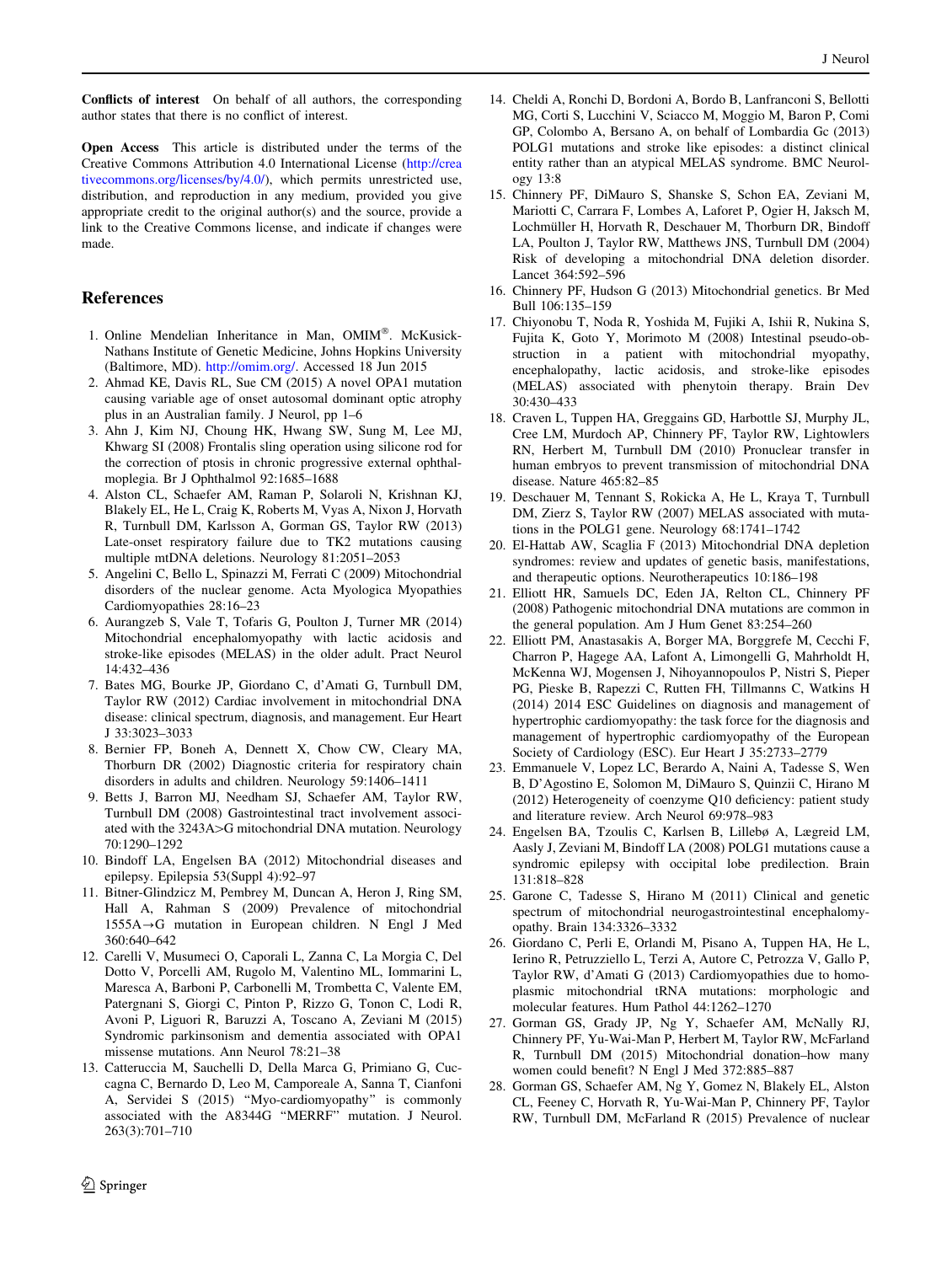<span id="page-11-0"></span>and mitochondrial DNA mutations related to adult mitochondrial disease. Ann Neurol 77(5):753–759

- 29. Hakonen AH, Davidzon G, Salemi R, Bindoff LA, Van Goethem G, Dimauro S, Thorburn DR, Suomalainen A (2007) Abundance of the POLG disease mutations in Europe, Australia, New Zealand, and the United States explained by single ancient European founders. Eur J Hum Genet 15:779–783
- 30. Hasselmann O, Blau N, Ramaekers VT, Quadros EV, Sequeira JM, Weissert M (2010) Cerebral folate deficiency and CNS inflammatory markers in Alpers disease. Mol Genet Metab 99:58–61
- 31. Hirano M, Ricci E, Koenigsberger R, Defendini R, Pavlakis SG, DeVivo DC, DiMauro S, Rowland LP (1992) MELAS: an original case and clinical criteria for diagnosis. Neuromusc Disord 2:125–135
- 32. Horga A, Pitceathly RD, Blake JC, Woodward CE, Zapater P, Fratter C, Mudanohwo EE, Plant GT, Houlden H, Sweeney MG, Hanna MG, Reilly MM (2014) Peripheral neuropathy predicts nuclear gene defect in patients with mitochondrial ophthalmoplegia. Brain 137:3200–3212
- 33. Horvath R, Kemp JP, Tuppen HA, Hudson G, Oldfors A, Marie SK, Moslemi AR, Servidei S, Holme E, Shanske S, Kollberg G, Jayakar P, Pyle A, Marks HM, Holinski-Feder E, Scavina M, Walter MC, Coku J, Gunther-Scholz A, Smith PM, McFarland R, Chrzanowska-Lightowlers ZM, Lightowlers RN, Hirano M, Lochmuller H, Taylor RW, Chinnery PF, Tulinius M, DiMauro S (2009) Molecular basis of infantile reversible cytochrome c oxidase deficiency myopathy. Brain 132:3165–3174
- 34. Joshi CN, Greenberg CR, Mhanni AA, Salman MS (2009) Ketogenic diet in Alpers-Huttenlocher syndrome. Pediatr Neurol 40:314–316
- 35. Jung I, Park SH, Kim DW (2015) Mitochondrial encephalopathy, lactic acidosis, and stroke-like episode syndrome presenting with prolonged visual aura. J Clin Neurol (Seoul, Korea) 11:104–105
- 36. Karkos PD, Anari S, Johnson IJ (2005) Cochlear implantation in patients with MELAS syndrome. Eur Arch oto-rhino-Laryngol 262:322–324
- 37. Kaufmann P, Engelstad K, Wei Y, Kulikova R, Oskoui M, Sproule DM, Battista V, Koenigsberger DY, Pascual JM, Shanske S, Sano M, Mao X, Hirano M, Shungu DC, Dimauro S, De Vivo DC (2011) Natural history of MELAS associated with mitochondrial DNA m.3243A>G genotype. Neurology 77:1965–1971
- 38. Klopstock T, Yu-Wai-Man P, Dimitriadis K, Rouleau J, Heck S, Bailie M, Atawan A, Chattopadhyay S, Schubert M, Garip A, Kernt M, Petraki D, Rummey C, Leinonen M, Metz G, Griffiths PG, Meier T, Chinnery PF (2011) A randomized placebo-controlled trial of idebenone in Leber's hereditary optic neuropathy. Brain 134:2677–2686
- 39. Koga Y, Akita Y, Nishioka J, Yatsuga S, Povalko N, Tanabe Y, Fujimoto S, Matsuishi T (2005) L-arginine improves the symptoms of strokelike episodes in MELAS. Neurology 64:710–712
- 40. Koopman WJH, Willems PHGM, Smeitink JAM (2012) Monogenic mitochondrial disorders. N Engl J Med 366:1132–1141
- 41. La Morgia C, Achilli A, Iommarini L, Barboni P, Pala M, Olivieri A, Zanna C, Vidoni S, Tonon C, Lodi R, Vetrugno R, Mostacci B, Liguori R, Carroccia R, Montagna P, Rugolo M, Torroni A, Carelli V (2008) Rare mtDNA variants in Leber hereditary optic neuropathy families with recurrence of myoclonus. Neurology 70:762–770
- 42. Lax NZ, Whittaker RG, Hepplewhite PD, Reeve AK, Blakely EL, Jaros E, Ince PG, Taylor RW, Fawcett PR, Turnbull DM (2012) Sensory neuronopathy in patients harbouring recessive polymerase mutations. Brain 135:62–71
- 43. Man PYW, Griffiths PG, Brown DT, Howell N, Turnbull DM, Chinnery PF (2003) The epidemiology of Leber hereditary optic

neuropathy in the North East of England. Am J Hum Genet 72:333–339

- 44. Mancuso M, Orsucci D, Angelini C, Bertini E, Carelli V, Comi GP, Minetti C, Moggio M, Mongini T, Servidei S, Tonin P, Toscano A, Uziel G, Bruno C, Caldarazzo Ienco E, Filosto M, Lamperti C, Martinelli D, Moroni I, Musumeci O, Pegoraro E, Ronchi D, Santorelli FM, Sauchelli D, Scarpelli M, Sciacco M, Spinazzi M, Valentino ML, Vercelli L, Zeviani M, Siciliano G (2013) Phenotypic heterogeneity of the  $8344A > G$  mtDNA ''MERRF'' mutation. Neurology 80:2049–2054
- 45. Mancuso M, Orsucci D, Angelini C, Bertini E, Carelli V, Comi G, Donati A, Minetti C, Moggio M, Mongini T, Servidei S, Tonin P, Toscano A, Uziel G, Bruno C, Ienco E, Filosto M, Lamperti C, Catteruccia M, Moroni I, Musumeci O, Pegoraro E, Ronchi D, Santorelli F, Sauchelli D, Scarpelli M, Sciacco M, Valentino M, Vercelli L, Zeviani M, Siciliano G (2014) The m.3243A>G mitochondrial DNA mutation and related phenotypes. A matter of gender? J Neurol 261:504–510
- 46. Martikainen MH, Paivarinta M, Jaaskelainen S, Majamaa K (2012) Successful treatment of POLG-related mitochondrial epilepsy with antiepileptic drugs and low glycaemic index diet. Epileptic Disord 14:438–441
- 47. Martinelli D, Catteruccia M, Piemonte F, Pastore A, Tozzi G, Dionisi-Vici C, Pontrelli G, Corsetti T, Livadiotti S, Kheifets V, Hinman A, Shrader WD, Thoolen M, Klein MB, Bertini E, Miller G (2012) EPI-743 reverses the progression of the pediatric mitochondrial disease–genetically defined Leigh Syndrome. Mol Genet Metab 107:383–388
- 48. McFarland R, Chinnery PF, Blakely EL, Schaefer AM, Morris AA, Foster SM, Tuppen HA, Ramesh V, Dorman PJ, Turnbull DM, Taylor RW (2007) Homoplasmy, heteroplasmy, and mitochondrial dystonia. Neurology 69:911–916
- 49. McFarland R, Taylor RW, Turnbull DM (2010) A neurological perspective on mitochondrial disease. Lancet Neurol 9:829–840
- 50. Meisinger C, Sickmann A, Pfanner N (2008) The mitochondrial proteome: from inventory to function. Cell 134:22–24
- 51. Mokranjac D, Neupert W (2005) Protein import into mitochondria. Biochem Soc Trans 33:1019–1023
- 52. Nesbitt V, Alston CL, Blakely EL, Fratter C, Feeney CL, Poulton J, Brown GK, Turnbull DM, Taylor RW, McFarland R (2014) A national perspective on prenatal testing for mitochondrial disease. Eur J Hum Genet 22:1255–1259
- 53. Nesbitt V, Morrison PJ, Crushell E, Donnelly DE, Alston CL, He L, McFarland R, Taylor RW (2012) The clinical spectrum of the m.10191T>C mutation in complex I-deficient Leigh syndrome. Dev Med Child Neurol 54:500–506
- 54. Nesbitt V, Pitceathly RDS, Turnbull DM, Taylor RW, Sweeney MG, Mudanohwo EE, Rahman S, Hanna MG, McFarland R (2013) The UK MRC Mitochondrial Disease Patient Cohort Study: clinical phenotypes associated with the m.3243A>G mutation—implications for diagnosis and management. J Neurol Neurosurg Psychiatry 84:936–938
- 55. Ng YS, Grady JP, Lax NZ, Bourke JP, Alston CL, Hardy SA, Falkous G, Schaefer AG, Radunovic A, Mohiddin SA, Ralph M, Alhakim A, Taylor RW, McFarland R, Turnbull DM, Gorman GS (2015) Sudden adult death syndrome in m.3243A>G-related mitochondrial disease: an unrecognized clinical entity in young, asymptomatic adults. Eur Heart J. doi:[10.1093/eurheartj/ehv306](http://dx.doi.org/10.1093/eurheartj/ehv306)
- 56. Noack R, Frede S, Albrecht P, Henke N, Pfeiffer A, Knoll K, Dehmel T, Meyer Zu, Horste G, Stettner M, Kieseier BC, Summer H, Golz S, Kochanski A, Wiedau-Pazos M, Arnold S, Lewerenz J, Methner A (2012) Charcot-Marie-Tooth disease CMT4A: GDAP1 increases cellular glutathione and the mitochondrial membrane potential. Hum Mol Genet 21:150–162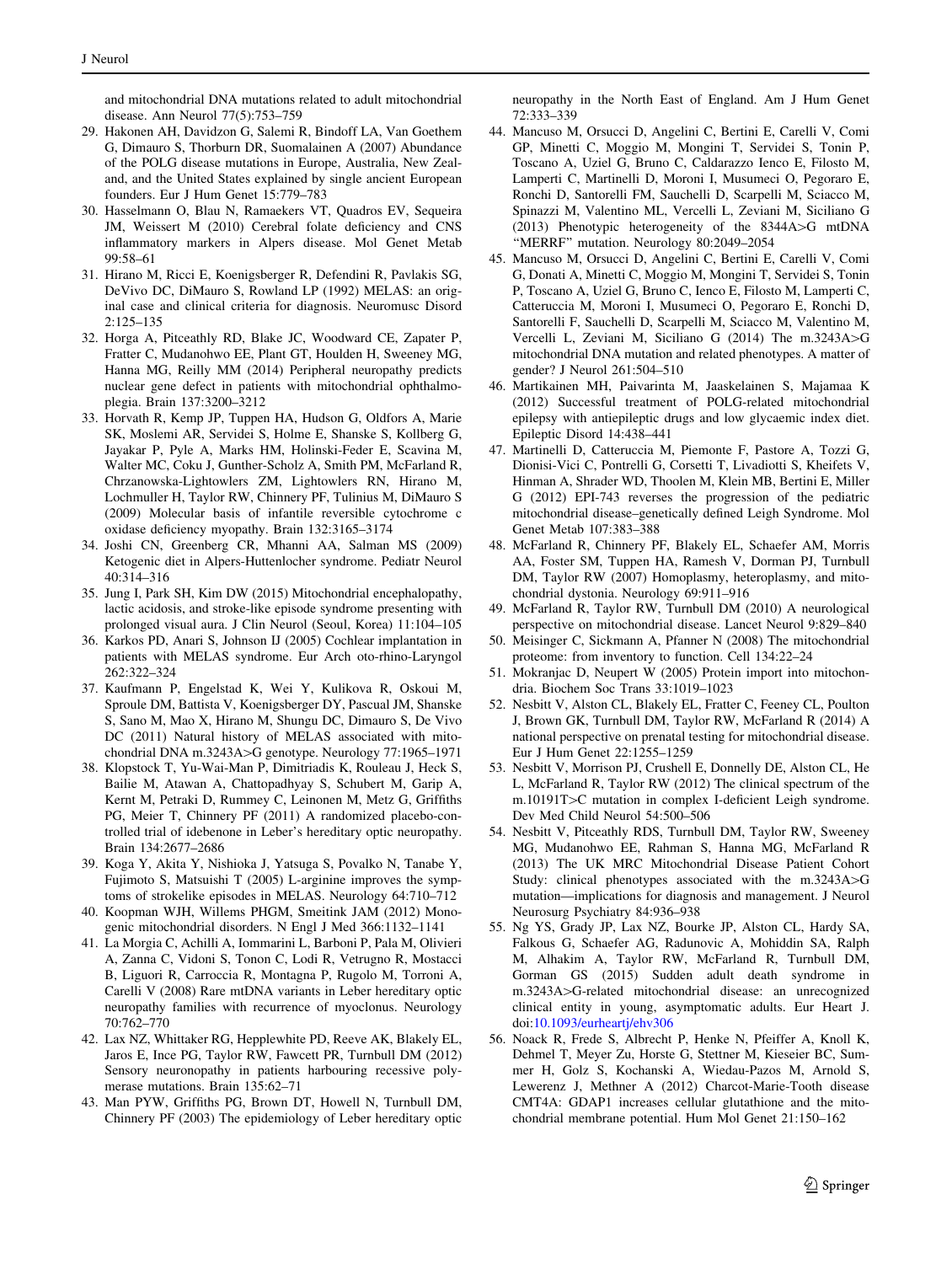- <span id="page-12-0"></span>57. Pfeffer G, Burke A, Yu-Wai-Man P, Compston DA, Chinnery PF (2013) Clinical features of MS associated with Leber hereditary optic neuropathy mtDNA mutations. Neurology 81:2073–2081
- 58. Pfeffer G, Gorman GS, Griffin H, Kurzawa-Akanbi M, Blakely EL, Wilson I, Sitarz K, Moore D, Murphy JL, Alston CL, Pyle A, Coxhead J, Payne B, Gorrie GH, Longman C, Hadjivassiliou M, McConville J, Dick D, Imam I, Hilton D, Norwood F, Baker MR, Jaiser SR, Yu-Wai-Man P, Farrell M, McCarthy A, Lynch T, McFarland R, Schaefer AM, Turnbull DM, Horvath R, Taylor RW, Chinnery PF (2014) Mutations in the SPG7 gene cause chronic progressive external ophthalmoplegia through disordered mitochondrial DNA maintenance. Brain 137:1323–1336
- 59. Pfeffer G, Majamaa K, Turnbull DM, Thorburn D, Chinnery PF (2012) Treatment for mitochondrial disorders. Cochrane Database syst rev (4):Cd004426. doi:[10.1002/14651858.CD004426.](http://dx.doi.org/10.1002/14651858.CD004426.pub3) [pub3](http://dx.doi.org/10.1002/14651858.CD004426.pub3)
- 60. Pfeffer G, Mezei MM (2012) Cardiac screening investigations in adult-onset progressive external ophthalmoplegia patients. Muscle Nerve 46:593–596
- 61. Pfeffer G, Pyle A, Griffin H, Miller J, Wilson V, Turnbull L, Fawcett K, Sims D, Eglon G, Hadjivassiliou M, Horvath R, Nemeth A, Chinnery PF (2015) SPG7 mutations are a common cause of undiagnosed ataxia. Neurology 84:1174–1176
- 62. Phoenix C, Schaefer AM, Elson JL, Morava E, Bugiani M, Uziel G, Smeitink JA, Turnbull DM, McFarland R (2006) A scale to monitor progression and treatment of mitochondrial disease in children. Neuromuscul Disord 16:814–820
- 63. Prasun P, Koeberl DD (2014) Mitochondrial neurogastrointestinal encephalomyopathy (MNGIE)-like phenotype in a patient with a novel heterozygous POLG mutation. J Neurol 261:1818–1819
- 64. Prüss H, Holtkamp M (2008) Ketamine successfully terminates malignant status epilepticus. Epilepsy Res 82:219–222
- 65. Rahman S, Poulton J, Marchington D, Suomalainen A (2001) Decrease of 3243  $A \rightarrow G$  mtDNA mutation from blood in MELAS syndrome: a longitudinal study. Am J Hum Genet 68:238–240
- 66. Rance G, Kearns LS, Tan J, Gravina A, Rosenfeld L, Henley L, Carew P, Graydon K, O'Hare F, Mackey DA (2012) Auditory function in individuals within Leber's hereditary optic neuropathy pedigrees. J Neurol 259:542–550
- 67. Sadun AA, Chicani CF, Ross-Cisneros FN, Barboni P, Thoolen M, Shrader WD, Kubis K, Carelli V, Miller G (2012) Effect of EPI-743 on the clinical course of the mitochondrial disease Leber hereditary optic neuropathy. Arch Neurol 69:331–338
- 68. Sallevelt SC, Dreesen JC, Drusedau M, Spierts S, Coonen E, van Tienen FH, van Golde RJ, de Coo IF, Geraedts JP, de Die-Smulders CE, Smeets HJ (2013) Preimplantation genetic diagnosis in mitochondrial DNA disorders: challenge and success. J Med Genet 50:125–132
- 69. Schaefer AM, Phoenix C, Elson JL, McFarland R, Chinnery PF, Turnbull DM (2006) Mitochondrial disease in adults: a scale to monitor progression and treatment. Neurology 66:1932–1934
- 70. Schaefer AM, Walker M, Turnbull DM, Taylor RW (2013) Endocrine disorders in mitochondrial disease. Mol Cell Endocrinol 379:2–11
- 71. Schapira AHV (2012) Mitochondrial diseases. Lancet 379:1825–1834
- 72. Schon EA, DiMauro S, Hirano M (2012) Human mitochondrial DNA: roles of inherited and somatic mutations. Nat Rev Genet 13:878–890
- 73. Schwabe MJ, Dobyns WB, Burke B, Armstrong DL (1997) Valproate-induced liver failure in one of two siblings with Alpers disease. Pediatr Neurol 16:337–343
- 74. Sekino Y, Inamori M, Yamada E, Ohkubo H, Sakai E, Higurashi T, Iida H, Hosono K, Endo H, Nonaka T, Takahashi H, Koide T, Abe Y, Gotoh E, Koyano S, Kuroiwa Y, Maeda S, Nakajima A

(2012) Characteristics of intestinal pseudo-obstruction in patients with mitochondrial diseases. World J Gastroenterol 18:4557–4562

- 75. Sicurelli F, Carluccio MA, Toraldo F, Tozzi M, Bucalossi A, Lenoci M, Jacomelli G, Micheli V, Cardaioli E, Mondelli M, Federico A, Marotta G, Dotti MT (2012) Clinical and biochemical improvement following HSCT in a patient with MNGIE: 1-year follow-up. J Neurol 259:1985–1987
- 76. Smits P, Smeitink J, van den Heuvel L (2010) Mitochondrial translation and beyond: processes implicated in combined oxidative phosphorylation deficiencies. J Biomed Biotechnol 2010:737385
- 77. Sommerville EW, Chinnery PF, Grainne GS, Taylor RW (2014) Adult-onset mendelian PEO associated with mitochondrial disease. J Neuromuscul Dis 1:119–133
- 78. Steenweg ME, Ghezzi D, Haack T, Abbink TE, Martinelli D, van Berkel CG, Bley A, Diogo L, Grillo E, Te Water Naude J, Strom TM, Bertini E, Prokisch H, van der Knaap MS, Zeviani M (2012) Leukoencephalopathy with thalamus and brainstem involvement and high lactate 'LTBL' caused by EARS2 mutations. Brain 135:1387–1394
- 79. Steriade C, Andrade DM, Faghfoury H, Tarnopolsky MA, Tai P (2014) Mitochondrial encephalopathy with lactic acidosis and stroke-like episodes (MELAS) may respond to adjunctive ketogenic diet. Pediatr Neurol 50:498–502
- 80. Stewart JD, Horvath R, Baruffini E, Ferrero I, Bulst S, Watkins PB, Fontana RJ, Day CP, Chinnery PF (2010) Polymerase  $\gamma$ Gene POLG determines the risk of sodium valproate-induced liver toxicity. Hepatology (Baltimore, MD) 52:1791–1796
- 81. Sue CM, Lipsett LJ, Crimmins DS, Tsang CS, Boyages SC, Presgrave CM, Gibson WP, Byrne E, Morris JG (1998) Cochlear origin of hearing loss in MELAS syndrome. Ann Neurol 43:350–359
- 82. Tachibana M, Sparman M, Sritanaudomchai H, Ma H, Clepper L, Woodward J, Li Y, Ramsey C, Kolotushkina O, Mitalipov S (2009) Mitochondrial gene replacement in primate offspring and embryonic stem cells. Nature 461:367–372
- 83. Tang S, Dimberg EL, Milone M, Wong LJ (2012) Mitochondrial neurogastrointestinal encephalomyopathy (MNGIE)-like phenotype: an expanded clinical spectrum of POLG1 mutations. J Neurol 259:862–868
- 84. Taylor RW, Pyle A, Griffin H, Blakely EL, Duff J, He L, Smertenko T, Alston CL, Neeve VC, Best A, Yarham JW, Kirschner J, Schara U, Talim B, Topaloglu H, Baric I, Holinski-Feder E, Abicht A, Czermin B, Kleinle S, Morris AA, Vassallo G, Gorman GS, Ramesh V, Turnbull DM, Santibanez-Koref M, McFarland R, Horvath R, Chinnery PF (2014) Use of wholeexome sequencing to determine the genetic basis of multiple mitochondrial respiratory chain complex deficiencies. JAMA 312:68–77
- 85. Taylor RW, Schaefer AM, Barron MJ, McFarland R, Turnbull DM (2004) The diagnosis of mitochondrial muscle disease. Neuromuscul Disord 14:237–245
- 86. Taylor RW, Turnbull DM (2005) Mitochondrial DNA mutations in human disease. Nat Rev Genet 6:389–402
- 87. Treff NR, Campos J, Tao X, Levy B, Ferry KM, Scott RT Jr (2012) Blastocyst preimplantation genetic diagnosis (PGD) of a mitochondrial DNA disorder. Fertil Steril 98:1236–1240
- 88. Tucker EJ, Compton AG, Thorburn DR (2010) Recent advances in the genetics of mitochondrial encephalopathies. Curr Neurol Neurosci Rep 10:277–285
- 89. van Berge L, Hamilton EM, Linnankivi T, Uziel G, Steenweg ME, Isohanni P, Wolf NI, Krageloh-Mann I, Brautaset NJ, Andrews PI, de Jong BA, al Ghamdi M, van Wieringen WN, Tannous BA, Hulleman E, Wurdinger T, van Berkel CG, Polder E, Abbink TE, Struys EA, Scheper GC, van der Knaap MS (2014)